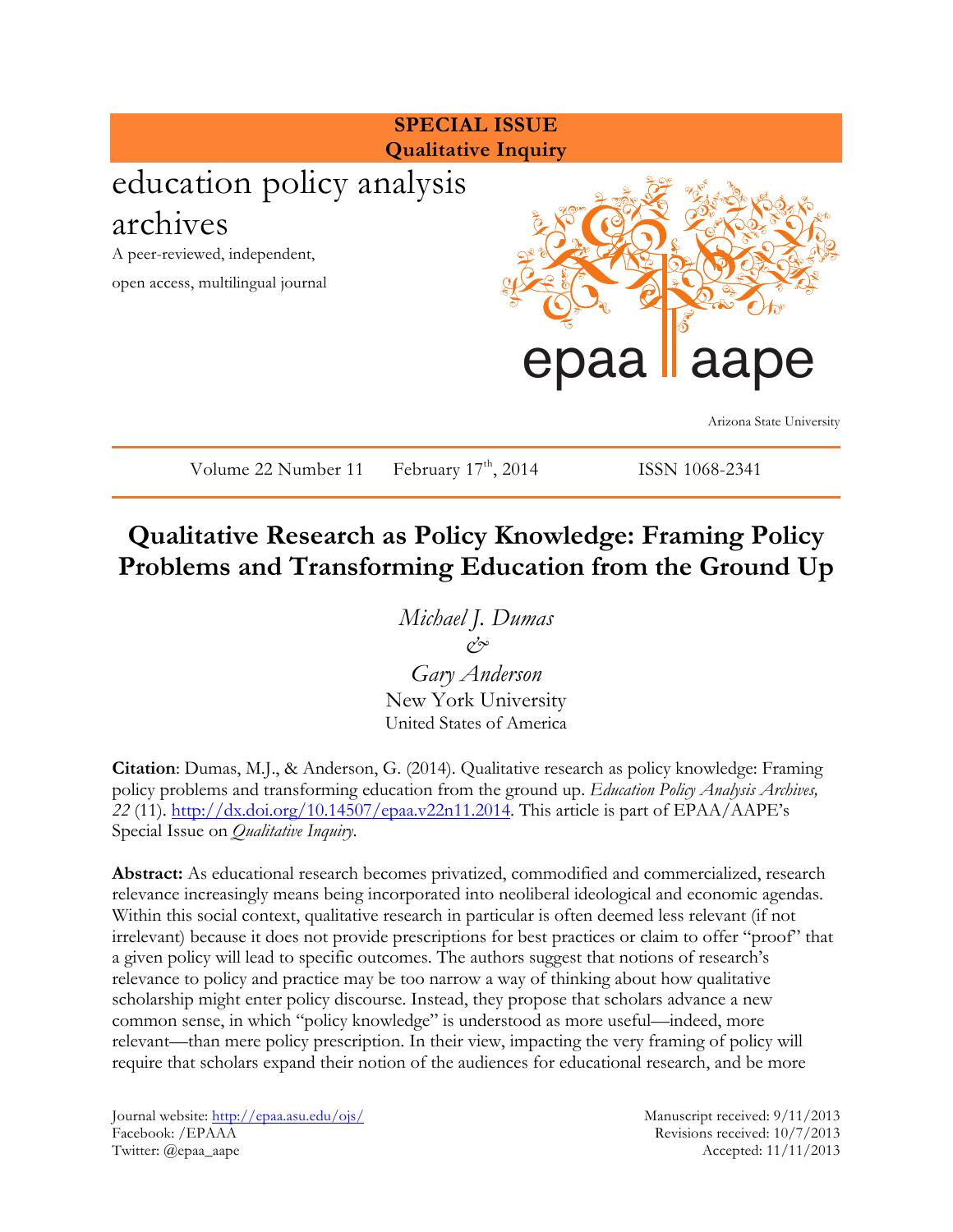creative at reaching a diverse range of stakeholders, including not only policymakers, but also journalists, youth and community activists, and teachers. **Keywords:** Qualitative research, educational policy, politics of education

#### **La investigación cualitativa como conocimiento político: Enmarcando problemas de política y de transformación de la educación desde la base**

**Resumen**: A medida que la investigación educativa se privatiza , mercantiliza y comercializa la relevancia de la investigación significa cada vez más estar incorporado en las agendas ideológicas y económicas neoliberales. Dentro de este contexto social, la investigación cualitativa, en particular, a menudo se considera menos relevante (si no irrelevante) ya que no proporciona recetas para mejores prácticas o no presentar " pruebas" de que una determinada política conducirá a resultados específicos. Los autores sugieren que las nociones de relevancia de la investigación para las políticas y prácticas educativas pueden ser una manera demasiado estrecha para pensar acerca de cómo los estudios cualitativos podrían entrar en el discurso político En su lugar, proponen que los estudiosos avancen un nuevo sentido común, en el que se entiende "conocimiento político", como más útil -de hecho, más relevante que la mera prescripción política. En nuestra opinión, influir en la propia formulación de políticas, requiere necesario que los investigadores amplíen la noción de las audiencias interesadas en la investigación educativa y ser más creativos para alcanzar una amplia gama de públicos interesados, incluyendo no sólo políticos, sino también periodistas, jóvenes, activistas de la comunidad , y docentes.

**Palabras clave:** investigación cualitativa; política educativa; política de la educación.

#### **A pesquisa qualitativa como conhecimento político: Enquadrando problemas de política e transformando a educação a partir da base**

**Resumo** Enquanto a pesquisa educacional é privatizada , mercantilizada e comercializada a relevância da pesquisa significa cada vez mais sendo incorporadas às agendas ideológicas e econômicas neoliberais. Dentro deste contexto social, a pesquisa qualitativa, em particular, é muitas vezes considerada menos relevante (se não irrelevante ), pois ele não fornece receitas para determinas as melhores práticas ou não apresentar" provas" de que uma determinada política levará a resultados específicos. Os autores sugerem que as noções de relevância da pesquisa para as políticas e práticas educacionais podem ser uma maneira demasiado estreita de pensar sobre como estudos qualitativos poderia entrar no discurso político Ao invés disso, nos propomos que os pesquisadores desenvolvam um novo senso comum, em que "o conhecimento político " possa ser mais útil, e na verdade, mais importante do que a mera regulação política . Em nossa opinião, influenciar a política em si, exige que os pesquisadores expandam a noção de público interessado na pesquisa educacional e ser mais criativos para atingir uma ampla gama de públicos interessados, , incluindo não só políticos, mas também jornalistas , juventude, ativistas comunitários e professores. **Palavras-chave:** pesquisa qualitativa , a política de educação , a política de educação.

#### **Introduction**

The paradigm wars (Anderson & Herr, 1999; Gage, 1989) have dissipated, and "objectivityseeking quantitative researchers," whom Gage claimed were under attack from qualitative and critical researchers, were ultimately declared winners in the wake of the 2002 National Research Council (NRC) report, *Scientific Research in Education*. Meanwhile, quantitative and qualitative academic researchers have retired to their respective corners (e.g., AERA divisions, special interest groups, specialized conferences and journals) and proceeded to largely ignore one another, with the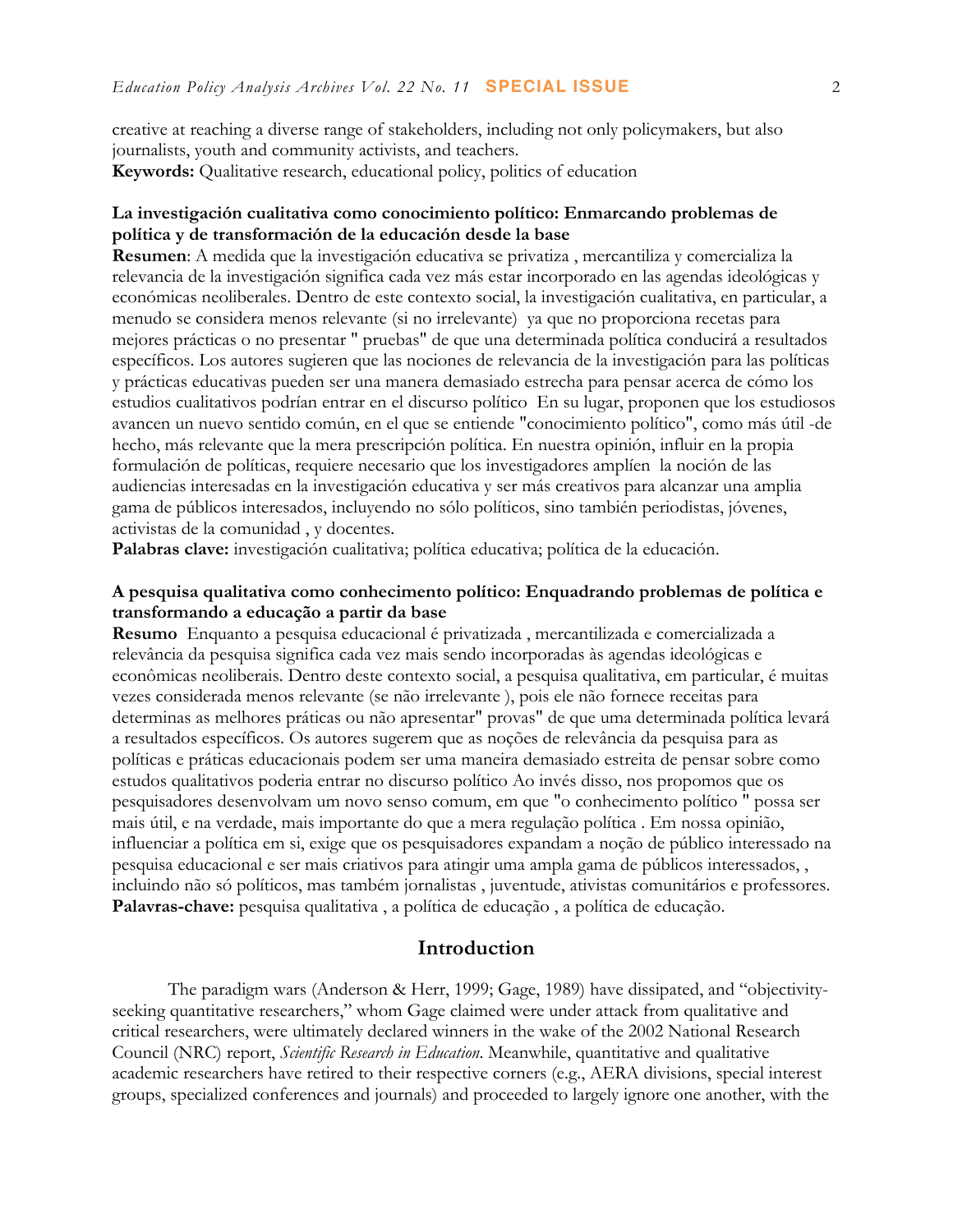exception of some attempts that sought a middle ground, such as attempts to blur the boundary (Ercikan & Roth, 2006) or utilize mixed methods<sup>1</sup>. These battles within the academy have generated much heat because they impact status, careers, and funding; outside the academy, they are largely viewed as irrelevant.

While educational researchers from the social sciences and the humanities continue to produce various genres of qualitative scholarship in the academy, some are concerned about the ability of this research to guide policymakers and educational practitioners in matters of policy, pedagogy, and practice. Some researchers have characterized the gap between scholars and policymakers or practitioners as reflecting separate cultures (Ginsberg & Gorostiaga, 2001). Within the dominant policy paradigm, relevance outside the academy requires that educational policy research: 1) clearly identify how specific policies contribute to, or impede, academic achievement, organizational efficiency, or delivery of services; 2) offer "proof" or "evidence" of "best practices" in educational policy formation and implementation; and/or 3) assess the outcomes of specific policy interventions, with attention to cost-benefit analyses. Within this dominant paradigm, the aim of educational policy research—its claim to relevance—rests in its ability to inform local, state, and federal policy and institutional decision-making. There is a bias within such a paradigm for quantification and large numbers. Even qualitative case study research tends to sacrifice depth in favor of multiple cases, even when it means shallow data within each site. Instead of seeing this as a trade off between depth and breadth, more cases are typically required by funders who tend to be uncomfortable with single case studies.

Policy debates from the bilingual education and reading "wars" of the 1990s through to more recent debates over charter schools and high stakes accountability are fought out largely on the terrain of quantitative research. For example, pre-NCLB debates about Texas Accountability were fought largely over quantitative research studies (Carnoy, Loeb, & Smith, 2000; Haney, 2000; Klein, Hamilton, McCaffrey, & Stecher, 2000) and continue to be today (Vazquez-Heilig & Darling-Hammond, 2008). More recently, dueling quantitative studies from Stanford (Center for Research on Education Outcomes, 2009) and Harvard (Hoxby, 2004) have attempted to frame the academic debate on charter schools. Policy advocates routinely tout the results of single studies as definitive, a tendency that began with the Coleman Report of the 1960s.

However, while academics, advocates and, increasingly, bloggers sometimes cite these quantitative studies, it is not clear to what extent even these studies influence policy at the problem definition stage or later stages of the policy process. For instance, market-based reforms emerged and continue to move ahead with little research-based warrant. More recently, Race to the Top policies promoting value added and growth models for high stakes teacher and principal evaluation are moving ahead even while most quantitative researchers question their internal validity and virtually all question their consequential validity. (Amrein-Beardsley, 2008; Darling Hammond, Amrien-Beardsley, Haertel & Rothstein, 2011). In spite of a new discourse of "evidence-based" policy and practice, current school reform policies are more ideology-based than research-based (Shaker& Heilman, 2004). Wiseman (2010) suggests that the global policy convergence toward evidence-based policy-making may have more to do with gaining legitimacy than the actual use of evidence to make policy<sup>2</sup>.

While it is not clear that even quantitative researchers are influencing education policy in any

<sup>1</sup> While the notion of doing mixed methods appears to resolve the quantitative/qualitative binary, this often turns out to be subjugating one methodology to the logic of another.

<sup>2</sup> Some have argued that not only does quantitative research not influence policy, but that quantification and numbers are a new form of neoliberal "governing knowledge"; that is, knowledge of a new kind – a regime of numbers – that constitutes a 'resource through which surveillance can be exercised' (Ozga, 2008, p. 264).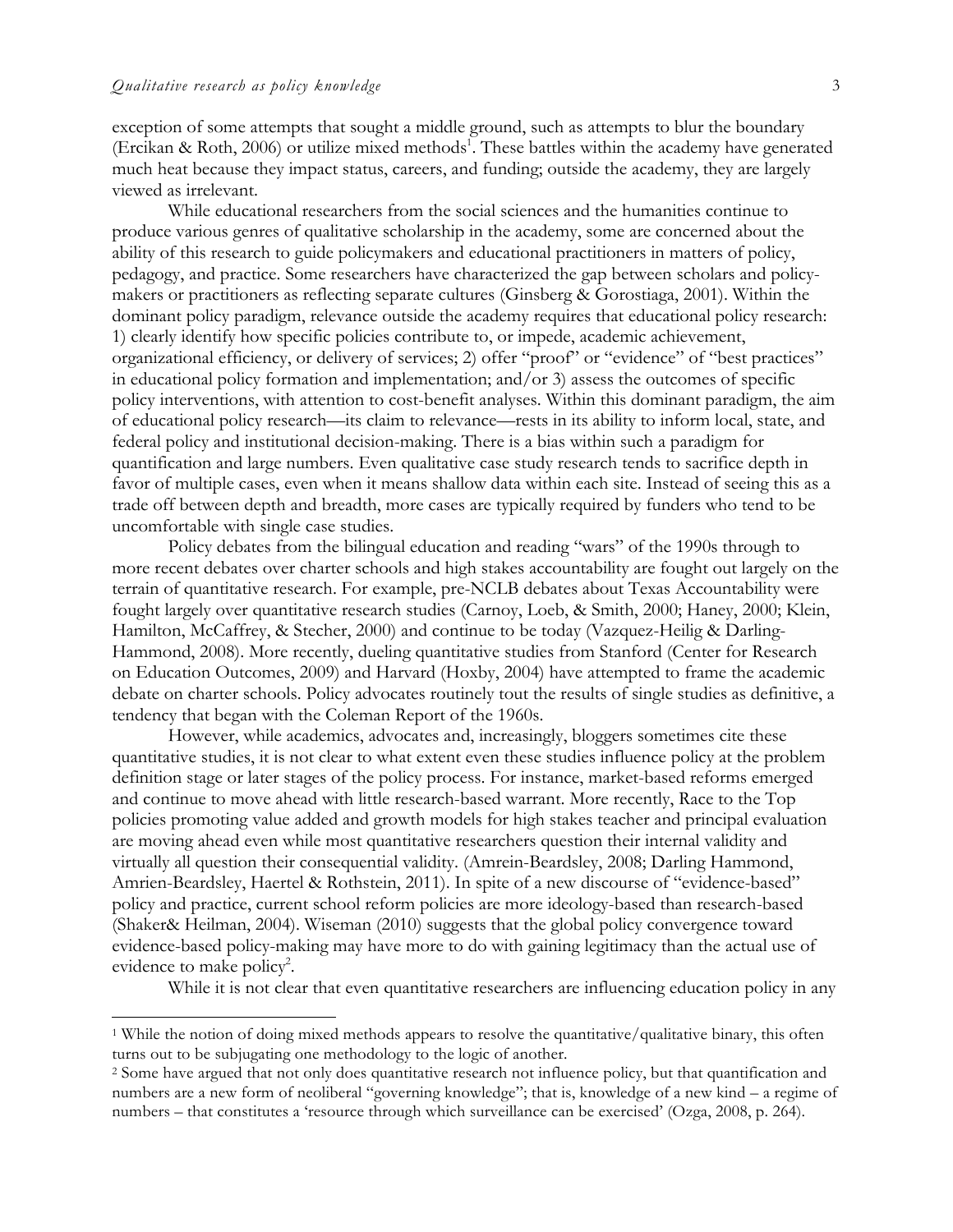direct way, it is clear to most academic researchers that studies that do not provide quantifiable findings find themselves at an even greater disadvantage. This is particularly the case since the post-NRC reassertion of scientism, which Lather (2004) called "a racialized masculinist backlash against the proliferation of research approaches that characterize the past 20 years of social inquiry" (p. 15).

Our goal in this paper is not to rehearse the epistemological and methodological debates of the last few decades in education. Rather, we want to explore what it might look like for qualitative scholarship—defined broadly—to be influential in informing current policy debates and their implications for educational practice. Given its interpretive methodological approaches, its thick descriptions and nuanced findings, its lack of a statistical meta-analysis for knowledge accumulation, its goal of divergent complexity rather than convergent certainty, qualitative research is more susceptible than quantitative research to the critique that it is unable to address urgent educational policy priorities. Given the powerful new policy networks (e.g. think tanks, venture philanthropy, edubusinesses) successfully pushing current free-market and new managerialist ideologies (Scott, 2011; Ward, 2011), academic scholarship of all kinds is increasingly struggling with how it might enter into and impact the public conversation about school reform.

One strategy to address this lack of apparent relevance might be to circle the wagons and move qualitative research back toward its more positivist sociological (as opposed to anthropological) origins in the analytic induction methods of grounded theory (Glaser & Strauss, 1967). However, we believe that expanding qualitative scholarship to incorporate a broader bandwidth of forms of knowledge production is a more promising direction. We also suggest that notions of research's "relevance" to policy and practice may be too narrow a way of thinking about how qualitative scholarship might enter policy discourse.

Therefore, we will first take on the notion of relevance and encourage scholars to put forward a more expansive kind of "relevance" that complicates the common-sense understanding of it described above. Part of rethinking relevance has to do with the recognition that influence is always indirect and diffuse and that its influence is most effectively exerted at the problem definition stage. As we better understand how problems are actually framed (Lakoff, 2008), we may be better equipped to enter the policy conversation.

The ability of qualitative researchers to frame problems and influence policy will become more difficult to the extent that educational research is increasingly being privatized, commodified and commercialized. According to Ball (2010), "higher education institutions are being displaced as knowledge brokers, and at the same time 'enterprised' and 'hybridised', in a new education policy knowledge market" (p. 124). Within this new social context, research relevance increasingly means being incorporated into broader ideological and economic agendas (St. Clair & Belzer, 2007). This means that our scholarship increasingly becomes inseparable from and at the service of those who drive policy for their own ends. Thus, its relevance is built in.

Second, in addition to rethinking "relevance," we need to consider how we might think more clearly about what our research tells us—not about "what works"—but about what we know. In the absence of statistical meta-analysis, how do qualitative researchers accumulate knowledge across studies in non-reductionist ways that can be shared with these audiences (Noblitt & Hare, 1988), and perhaps more importantly, develop a new common sense in which stakeholders come to regard *policy knowledge* as more useful—indeed, more relevant—than mere policy prescription?

Third, we need to expand our notion of our audiences and be more creative at reaching them. How do we better reach out to or collaborate with, not only policy-makers, but also education practitioners, journalists, policy advocates, social activists, and community organizers, all of whom are addressing education issues through new social media and networks. How do we learn to use print, electronic, and social media more effectively?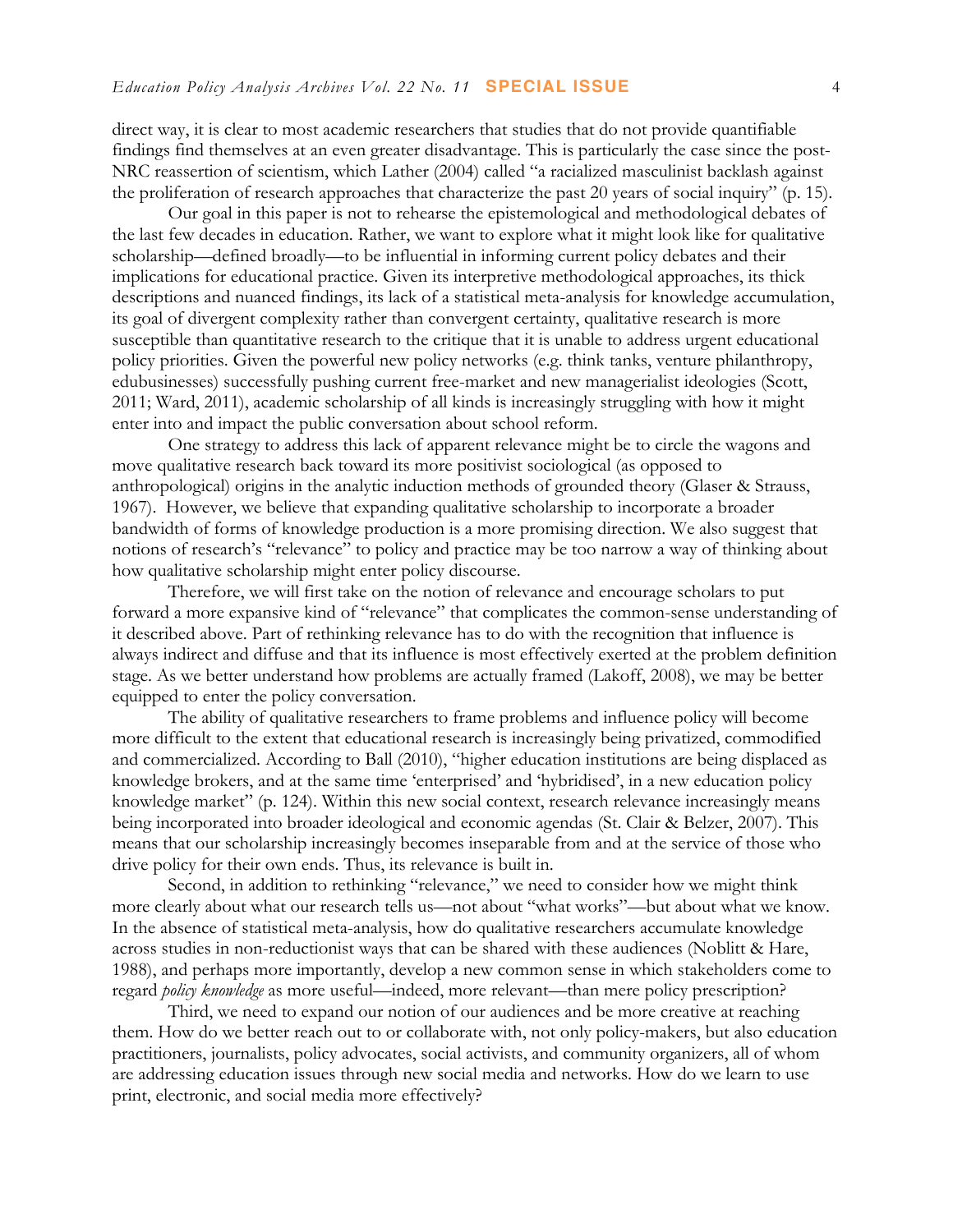#### **Dispensing with Fictions**

We may seem to be presenting an overly ambitious project, but we hope to build on past work on research relevance and qualitative scholarship, not rehash it. So we want to acknowledge that there are some issues that have been more or less resolved, but still exist as useful fictions. We want to dispense with these in order to move onto the agenda we have laid out above.

The first fiction is that problems are defined, and policy formulated and implemented, based on some more or less direct relationship between the results of scholarly research and policy-makers or practitioners. In fact, policy is more typically conceived and developed based on interest group politics, lobbyists, anecdote, "common sense," ideological grounds, profit motives, and other reasons that typically have little to do with research evidence or rational decision-making models (Anderson& Donchik, 2013; Ball, 2010; Lakoff, 2008; Stone, 2001). This does not mean that scholarly knowledge has no influence, but that its influence is far more indirect than often thought.

The second fiction is that quantitative research is necessarily more "predictive," or "generalizable," or "valid," than other forms of scholarship. Labaree (2011) suggests that "educational research as a domain, with its focus on a radically soft and thoroughly applied form of knowledge and with its low academic standing, fits the pattern in which weak professions have been most likely to adopt quantification" (p. 621). Regardless of why the field of educational research tends to view quantification as more legitimate, as with all kinds of research, there are trade offs in doing quantitative or qualitative research (e.g. breadth vs. depth) and serious limitations for each. Achieving high levels of rigor in quantitative studies involves limitations that include social and cultural decontextualization, ahistoricity, the creation of randomization that is seldom generalizable to real life settings, and so on (Erickson & Gutierrez, 2002; Donmoyer, 2012).

Finally, we need to disabuse ourselves of the fiction that the most important indicator of effective policy is related to quantifiable academic outcomes. Policies are also about educational inputs, processes and practices, non-cognitive phenomena, out-of-school factors, and facilitating meaningful human experiences in schools and in the communities they serve, and these can seldom be quantified without egregious levels of reductionism (Lincoln & Guba, 1985; Verschuren, 2001)

#### **Rethinking Qualitative Scholarship and our Audiences**

There is a proliferation of policy actors seeking policy knowledge beyond the university. This not only includes policy-makers and education practitioners, but a plethora of advocacy organizations. Knowledge is also increasingly produced outside the university, both by non-profit organizations, practitioners, and communities, who are using various forms of action research. We believe that given the expansion of the need for policy knowledge and its production beyond the university, we need to broaden what counts as qualitative scholarship.

Given the qualitative nature of educational practice, one would expect qualitative research to be more relevant to educational practitioners. And yet, there is little evidence that it is widely read outside the academy. As Clandinin and Connelly (1995) put it,

Outsider knowledge is often experienced by teachers as a "rhetoric of conclusions" which enters the practitioners' professional landscape through informational conduits that funnel propositional and theoretical knowledge to them with little understanding that their landscape is personal, contextual, subjective, temporal, historical, and relational among people. (p. 42)

While action research has gained somewhat greater levels of attention among practitioners, it is not viewed as legitimate research in universities (Anderson & Herr, 1999). Furthermore, within school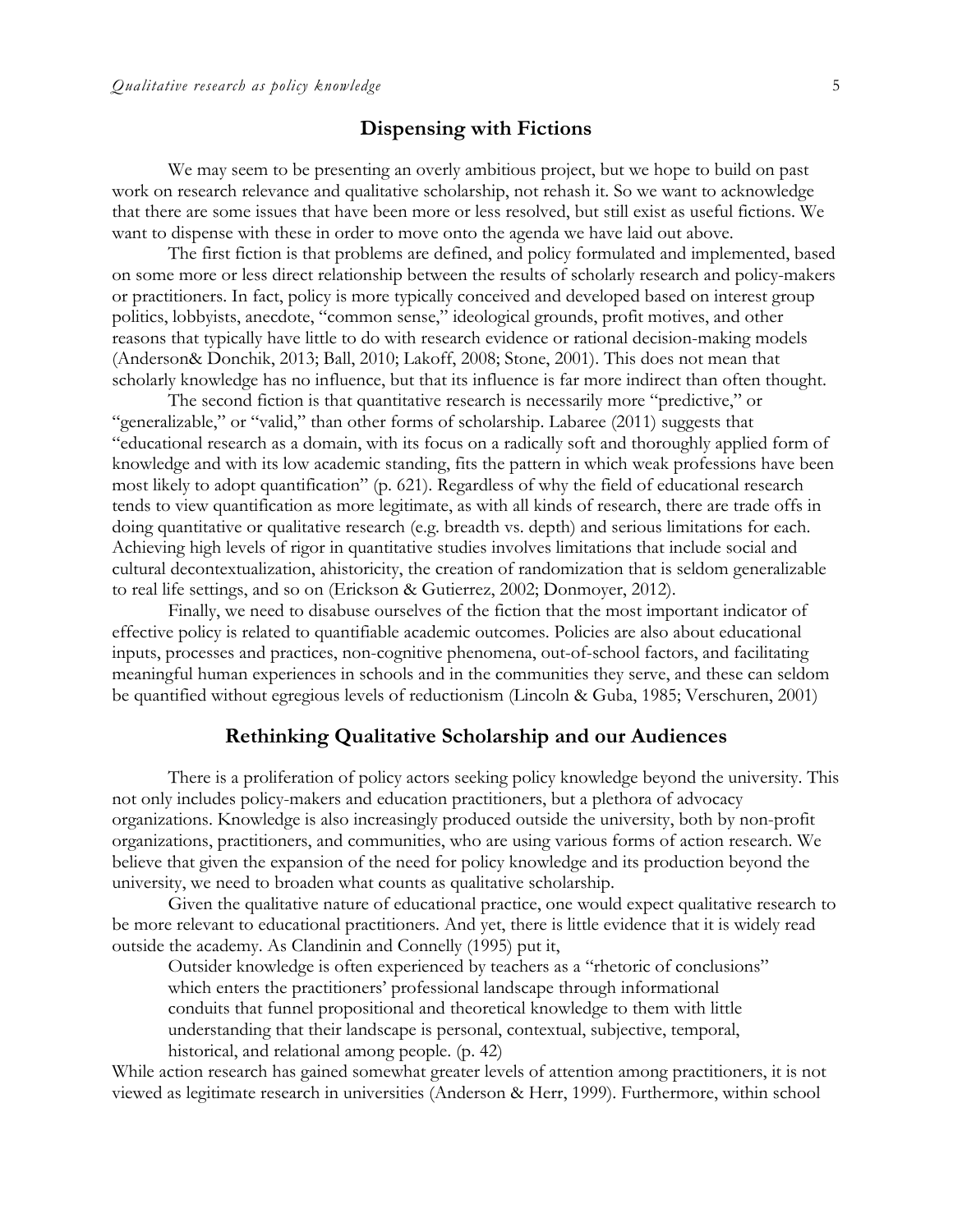districts, it has been largely appropriated by data utilization schemes and business-oriented notions of "data-driven decision-making" driven largely by test scores (Wayman & Springfield, 2006).

More and more educational researchers are becoming "vendors" to school districts, but in cases where a researcher's work has been used in schools and districts (e.g. Lucy Calkins, Charlotte Danielson, Robert Slavin, etc.) it tends to be "scaled up" in ways that too often gut it of its original effectiveness, or else it has to be implemented with such fidelity that it strips teachers of their professional judgment. The old paradigm of applied academic research, whether quantitative or qualitative, remains the same: that knowledge is *created* in universities, *disseminated* through journals, workshops, and consultancies, and *implemented* by practitioners. This paradigm has never worked well, and decades of implementation studies have not had much of an impact (Braun, Ball, Maguire & Hoskins, 2011; Berman & McLaughlin, 1978; Payne, 2008). It is time to reimagine the terrain of qualitative research.

In the last four decades there has been a proliferation of non-positivist scholarship in both the social sciences and the humanities. Our understanding of qualitative research incorporates a broad range of methodological approaches and stances, such as ethnography, ethnomethodology, auto-ethnography, hermeneutics, historiography, policy archeology and geneology, discourse analysis, cultural studies, narrative, self-study, investigative journalism, action research, and community-based participatory research. Outside the academy, community groups, teacher activists, and advocacy organizations are increasingly producing scholarship either in collaboration with or independent of academics. If qualitative research is defined more broadly, we believe it can be more useful, especially if we also redefine relevance and our audience. After all, policy doesn't always come from policy-makers; practitioners also make policy as they implement, adapt, influence, appropriate, modify, push back, and advocate for new policies (Weatherley & Lipsky, 1977). Increasingly, organized communities are also influencing policy as they push back and demand policy changes (Scott & Fruchter, 2009; Warren & Mapp, 2011). In other words, policy can sometimes come from the ground up. That is, we may do just as well, if not better, thinking about using qualitative and participatory action research to impact policy by communicating directly with communities, families, teachers and young people—and not simply, or perhaps even primarily, with policymakers (Anyon, 2005; Lipman, 2011).

#### **Redefining Relevance**

When one looks at the extent to which ideology trumps research in current educational reforms it is easy to think that educational research is irrelevant. But as we noted above, research has never informed educational policy in any simple way. How qualitative research in education is or is not used by policy-makers is related to the longstanding question of how social science research gets disseminated and utilized. Weiss (1977) argued optimistically in the 1970s that research was not taken up directly by policy-makers, but rather had what she called an *illumination* function at the problem definition stage through a process she termed *percolation* that resulted in a climate of informed opinion.

Evidence suggests that government officials use research less to arrive at solutions than to orient themselves to problems. They use research to help them think about issues and define the problematics of a situation, to gain new ideas and new perspectives. They use research to help formulate problems and to set the agenda for future policy actions. And much of this use is not deliberate, direct, and targeted, but a result of long-term percolation of social science concepts, theories, and findings into the climate of informed opinion. (p. 534)

Sometimes this climate of informed opinion has led to a misappropriation of the findings of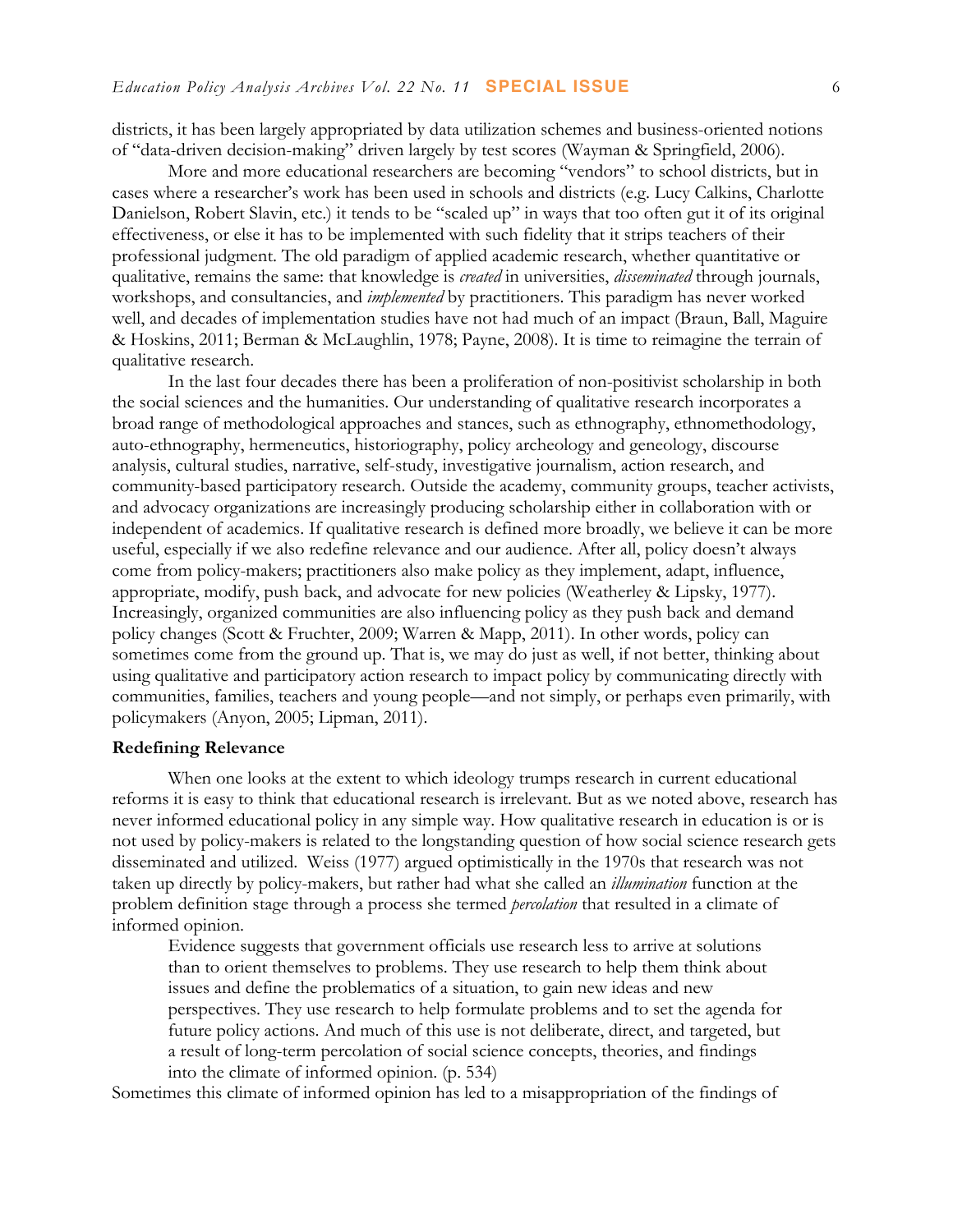qualitative research as it merges with our cultural biases. For example, Oscar Lewis's ethnographic accounts of the poor were often taken up by policy-makers as evidence of a culture of poverty and a need to intervene at the individual and cultural level to address poverty not as a structural problem, but rather as a cultural one. Lewis, who was a socialist, did not promote policies that blamed individuals and their cultures, but his research, which became widely read, percolated into the policy community in ways that provided an informed opinion about poverty that tended to view it as a cultural rather than a structural problem.

Another way of thinking about Weiss's view of knowledge dissemination is through the notion of policy *framing*, which has gained increased popularity, not only in terms of how social and educational problems are framed by policy-makers, but how the public responds to policies (Lakoff, 2008). William Julius Wilson, like Oscar Lewis before him, has been appropriated to make a similarly cultural framing for poverty, leading him to stress the importance of structural factors in framing social problems

Just because cultural explanations resonate with policy makers and the public today does not mean that structural explanations cannot resonate with them tomorrow. To shift political frames, however, and hopefully provide a more balanced discussion, requires parallel efforts among politicians, engaged citizens, and scholars. (2009, p. 139)

Wilson (2009) provides data comparing attitudes among Europeans and Americans that indicate that Americans overwhelmingly explain the existence of poverty as an individual shortcoming, whereas Europeans "focus much more on structural and social inequalities at large, not on individual behavior, to explain the causes of poverty and joblessness" (Wilson, 2009, p. 45-46). Lakoff (2008) has taken this notion of framing further, demonstrating that our brains use the logic of frames, prototypes, and metaphors to make sense of the world, not the logic of rational argument.

These findings have important implications for the "relevance" of qualitative scholarship. First, qualitative scholarship that focuses solely on the everyday micro-level reality of social interaction, may, like Lewis or Wilson, unwittingly contribute to a micro-level, cultural explanation for social phenomena that the U.S. citizenry are already prone to accept. Even progressive work on gendered, racial, or class-based micro-aggressions or deficit thinking may tend to fail to contextualize these in broader structures of patriarchy, racism, or economic exploitation (Dumas, 2011; Fraser, 2000; Leonardo, 2012). Second, if, as Lakoff (2008) suggests, support of policies is based on framing, prototypes, and metaphors more then rational argument, perhaps this means that qualitative scholars may have to rethink current representations and conduits of knowledge production.

Qualitative scholarship in education has too often led to a view that assumes that interventions at the individual and cultural level will solve problems that are largely structural. We see this with the recent popularity of "no excuses" or explicitly paternalistic schools that provide cultural "make-overs" for low-income urban children of color, but little in the way of structural analysis (Whitman, 2008). For immigrant children, such studies have often led to narrow assimilationist strategies that are what Cummins (1986) and later Valenzuela (1999) refer to as "subtractive."

#### **From Policy Prescription to Policy Knowledge**

To the extent that policymakers and educational leaders rely on educational scholarship, it is often less to formulate policy than to justify or provide support for specific policy proposals already under consideration. Sometimes, they may look to research in the policy development stage, in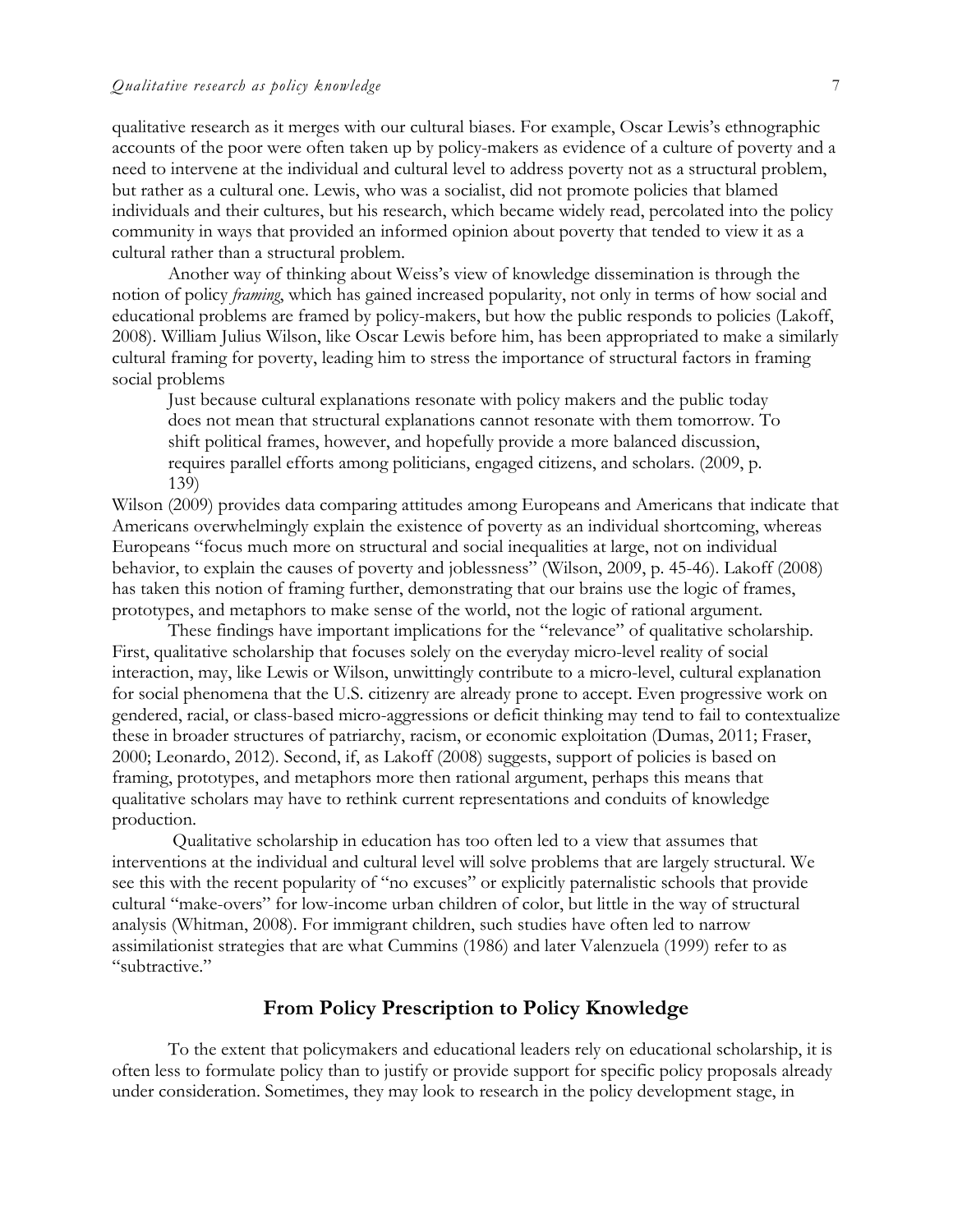search of evidence of "what works," or perhaps to make a claim about what *doesn't* work. For example, most recently, conservative policymakers and media pundits have claimed that research "proves" that early childhood interventions such as Head Start are ineffective, since they do not lead to educational gains past the early elementary years. This dismisses the learning and developmental gains that are tied to participation in these early interventions, and also conveniently doesn't interpret these findings as suggesting the need for similar interventions in the mid-childhood years. Still, the larger problem here is using scholarship to *prescribe* policy, as if scholarship can provide a simple "thumbs up" or "thumbs down," and as if that is all, or even the most important thing we can learn from rigorous policy research.

We encourage scholars to resist the urge to frame their findings and analyses in ways that too easily get co-opted for the purpose of policy prescription. In its place, we advocate a shift toward offering our work as a contribution toward *policy knowledge*. Policy knowledge might be defined as information and ideas useful in framing, deepening our understanding of, and/or enriching our conceptualization of policy problems. Certainly, policy knowledge is found in the analysis of empirical data from one study or a set of related studies. It can also be offered in the explanation of decisions made in a specific research design or a broad discussion of challenges in the design of inquiry focused on a particular process or phenomenon. Perhaps most importantly, however, policy knowledge may take the form of deliberation on the nature of the policy problem itself (Bacchi, 1999).

McLaughlin (2006) notes that "what a policy concern is assumed to be a 'problem of" (p. 210) heavily informs policy and research on that policy. Moreover, once policy advocates have determined what they believe explains the problem, other possible explanations are discarded, and largely left unconsidered, unresearched, and unaddressed in policy implementation. The "problem of the problem" (p. 210) is particularly challenging in education policy because there are so many human actors involved in the process of teaching and learning, including administrators, teachers, and students themselves. We may attempt to "deliver" and then assess schooling as one does a product in the marketplace; however, much of what happens in education is dependent on a range of human processes, and human responses to various interventions.

For example, McLaughlin asks, "Is disappointing student achievement a problem of inadequate standards? Shoddy curriculum? Poorly prepared teachers? An overly bureaucratic education system?" (p. 210). Or, thinking about the problem more contextually, student achievement might be affected by lack of access to material resources, persistent family and neighborhood poverty, and structural forms of racial and economic marginalization. And then, from another view, the problem of low student achievement has been determined to be a problem of values, in which students, families, neighborhoods, even whole racial/ethnic groups, are seen as not possessing the requisite inherent motivation or interest necessary to achieve.

Determining what policy is a "problem of" is certainly influenced by ideology, and we need not deny that in our sharing of policy knowledge. However, rather than evaluate which ideological position is most defensible, policy scholars might do better to explain the policy implications of different ideological positions. As McLaughlin explains, "Implementation researchers can identify the ideological base of a policy and elaborate the consequences of policies derived from it, document consequences, and assess trade-offs." However, McLaughlin insists, "Research cannot and should not evaluate underlying beliefs" (p. 211).

We would argue that while McLaughlin is correct to advocate that implementation scholars evaluate the policy implications of ideological positions rather than the positions themselves, our understanding of policy knowledge leaves space for rich discussion of philosophical and theoretical foundations as well, since this kind of knowledge can illuminate important tensions, contradictions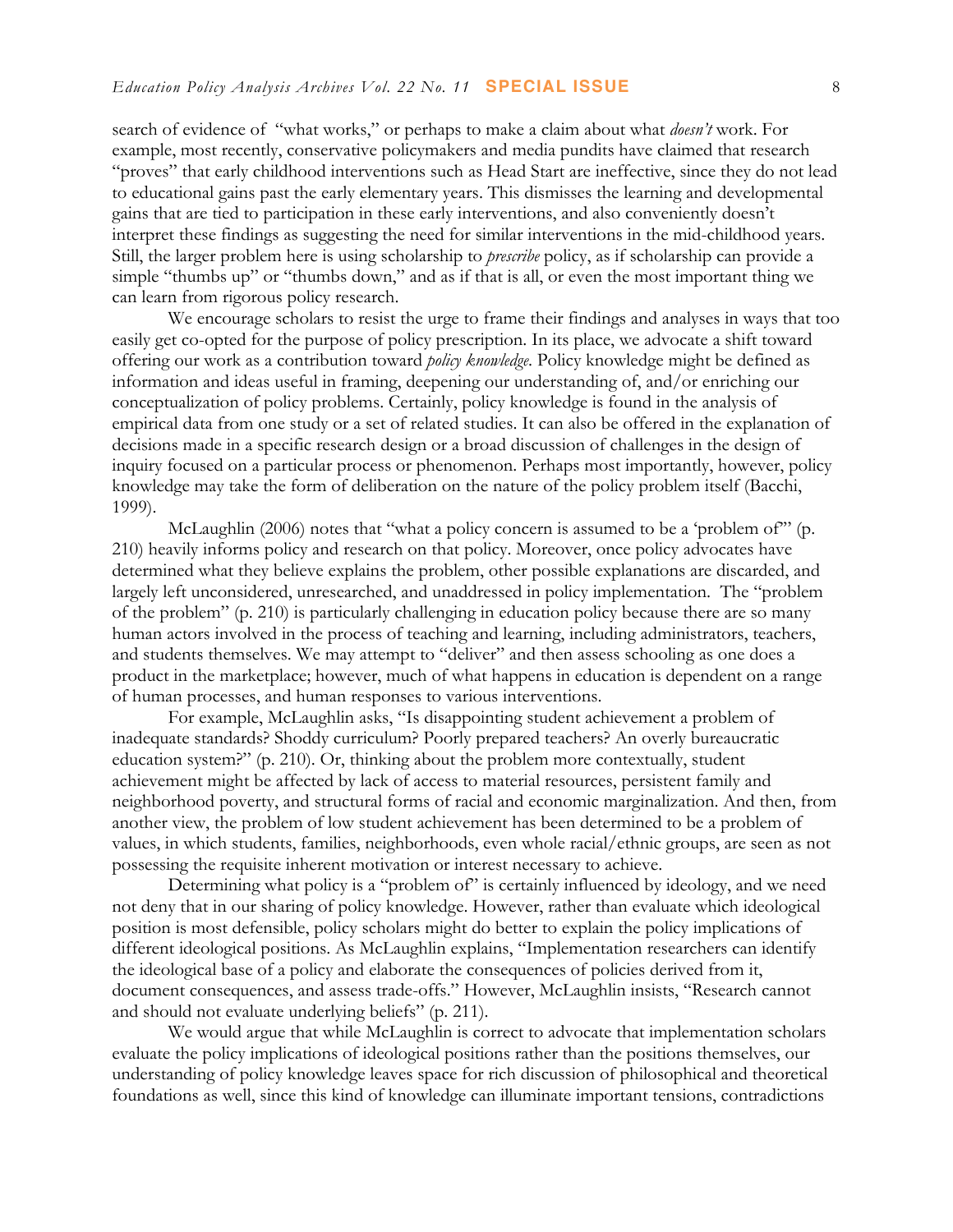and relations of power in education. However, it is useful to delineate, and be transparent about, how each functions as a source of policy knowledge.

The political right has been successful in using think tanks to provide policy knowledge and frame problems in ways that promote their ideological interests. Educational researchers have a much stronger knowledge base, but have struggled unsuccessfully to enter the policy conversation. Many of the most important policy battles take place not over policy *prescription*, but rather over whose *knowledge* becomes the new policy common sense.

#### **The Problem of Complexity**

An emphasis on policy knowledge encourages policymakers and other stakeholders to understand education as necessarily complex, but promises to provide them information and guidance they need to understand and act within that complexity. "'Usable' [policy] knowledge," Honig (2006) states, "should seek to highlight and sort through the complexity that is fundamental to implementation in contemporary education policy arenas" (p. 22). Rather than oversimplify policy processes or merely prescribe interventions, we should aim to convince policymakers (and policy consumers) that understanding and engaging education as a complex set of interconnected interests, phenomena, and challenges is simply more honest, and promises to spark the kind of innovation that ultimately improves education and enters the policy ecology in more complex ways (Weaver-Hightower, 2008).

But academic researchers—even some qualitative researchers—and policy-makers too often see complexity, not as an asset, but rather as a problem. For instance, Donmoyer (2012) points out that given the tendency of academics to reduce complex phenomena to variables, think in terms of ideal types, and construct theory, complexity, of necessity, has to be reduced. He argues that,

most academics have a vested interest in keeping complexity at bay, and, in this respect, at least, they are like members of the policy community. Given their shared preference for simplification, it should not be surprising that policymakers and many academics (especially those who embrace the use of quantitative research methods) are natural allies. (p. 803)

Biesta (2007) has also addressed the problem of reductionism, pointing out that, "evidence-based practice relies on a causal model of professional action. It is based on the idea that professionals do something—they administer a treatment, they intervene in a particular situation—in order to bring about certain effects (p. 7)." Biesta argues that such a view may be appropriate for some conceptions of medicine, but not for education. Education, he argues is not a physical interaction but rather

a process of symbolic or symbolically mediated interaction. If teaching is to have any effect on learning, it is because of the fact that students interpret and try to make sense of what they are being taught. It is only through processes of (mutual) interpretation that education is possible." (p. 8)

And, of course, the same is true of the ways policy is implemented in schools. Policies and curricula that are the product of experimental designs have to be implemented with fidelity, when 30 years of implementation research argues that successful implementation is a process of mutual adaptation between the program and the implementers (McLaughlin, 1976; Spillane, Reiser, & Reimer, 2002). Such a view of implementation requires a different kind of policy knowledge.

Some theorists suggest that we need to rethink the very nature of policy, not as a set of policy actors or advocacy for a particular issue, but rather as a complex ecology. For instance, Weaver-Hightower (2008) calls for thinking about a policy ecology and echoes our call for greater complexity in policy research. According to Weaver-Hightower,

…a policy ecology consists of the policy itself along with all of the texts, histories,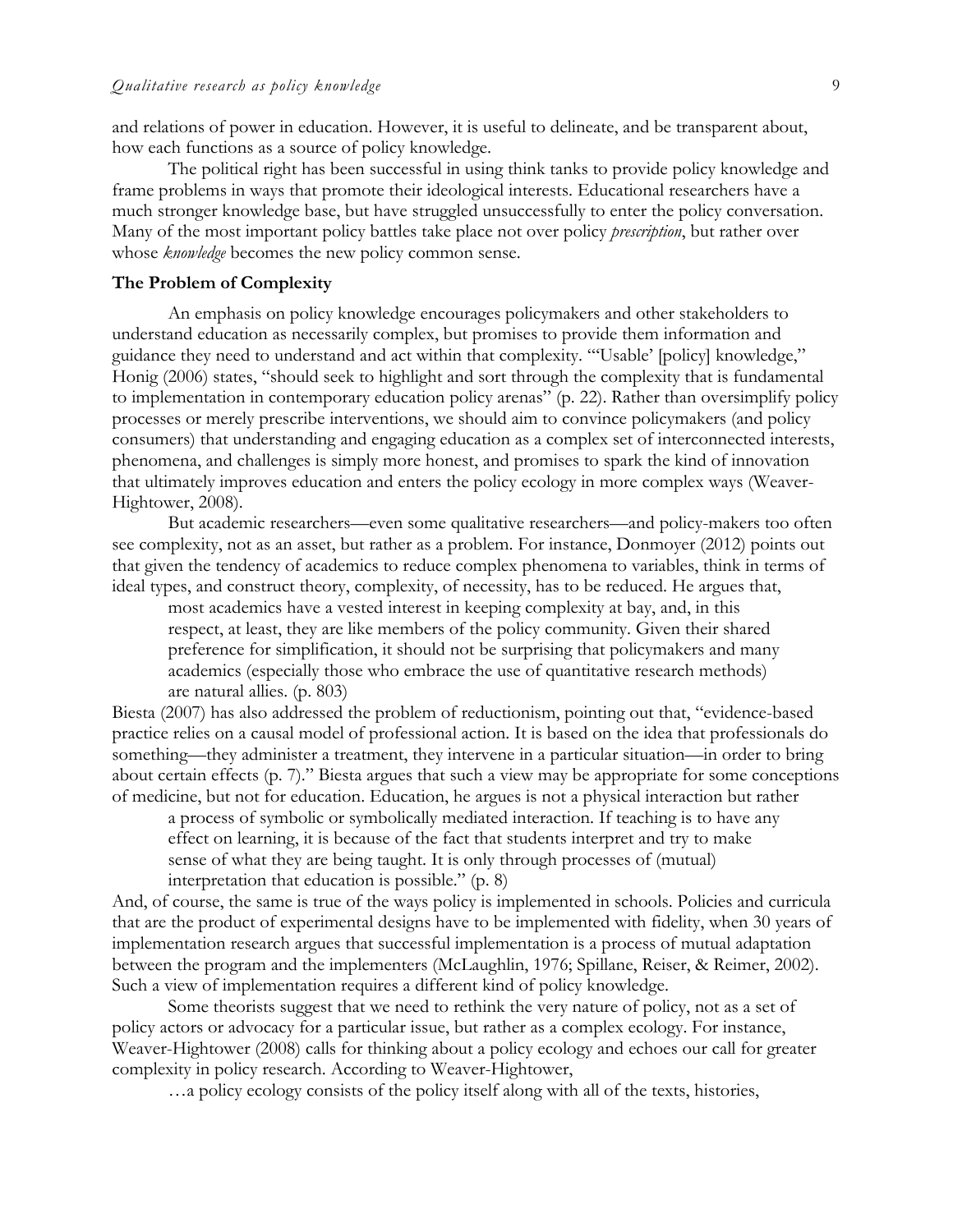people, places, groups, traditions, economic and political conditions, institutions, and relationships that affect it or that it affects. Every contextual factor and person contributing to or influenced by a policy in any capacity, both before and after its creation and implementation, is part of a complex ecology. (p. 155)

This approach suggests that it might be more helpful to view complexity as less a need for reductionism, than a need to foreground and background issues. So for instance, we may be studying school closings, but our scholarship can't ignore the possible relationship to the opening of new prisons. Unless we address this complexity in our work, research reductionism will result in policy reductionism.

Welner (2011) makes a similar case, but instead of using the notion of a policy ecology, he refers to *zones* that surround policy-makers. He claims that the objective is to enter this zone around a particular policy-maker and to do so early on. Lobbyists are well aware of this notion as they attempt to influence a particular legislator. Because qualitative researchers often contribute to amicus briefs, Welner asks why amicus briefs so seldom impact the decisions of judges. Echoing Weiss's (1977) notion of illumination, Welner argues that,

Each brief is simply one force that shapes the zone surrounding the decision, added to a myriad of existing and new forces, including a judge's own values and beliefs. For this reason, the research presented in such a brief, if it is to have an impact, is most effective if it is heard and considered long before the brief itself is filed. (p. 11)

This notion of policy ecologies or zones, supports the idea that policy knowledge may be more important than policy prescription and that it must enter the policy conversation at the problem definition stage.

#### **Complexity and Social Context**

Attending to the complexity of educational policy offers a challenge to reductionist conceptualizations of causality in which structural and institutional dimensions of policy problems are usually overlooked or dismissed (Anderson & Scott, 2012; Smith, 2005). Even if we account for choices made by individual students, teachers, or families, complexity demands that we situate these choices within broader social, historical, and economic contexts. It is not to say that low student achievement, for example, is *caused* by contextual factors in some direct way; rather, it is to say that we cannot *know* what we need to know about low student achievement without considering context as a dimension of policy knowledge.

As Anderson and Scott (2012) explain, we can follow the problem like "a trail of breadcrumbs" that "lead[s] from low achievement back to poverty, and ultimately, to structural inequality" (p. 679). Such complexity is not an excuse for educational inaction, a kind of passing the buck from school reform to social reform, as if nothing we do in the educational arena matters unless and until broader inequities are addressed. However, clear patterns of relationships between poverty or racial isolation (for example) and educational outcomes allows us to think more complexly about the impact of structural factors on the reproduction of social and educational inequities across time and space. In other words, if we can almost predict educational outcomes or life chances based on zip code or family income, then this indeed is policy knowledge that must be considered in determination of "the problem of the problem," and then, in any *genuine* policy effort to address persistent educational inequality.

Now, this is all easier said than done, for several reasons. We acknowledge that a shift from policy prescription to policy knowledge is an inherently ideological project, even if it can be defended on the basis of scholarly integrity or methodological rigor alone. That is, one need not be a critical or radical scholar to understand that the very idea of scholarship is undermined by narrow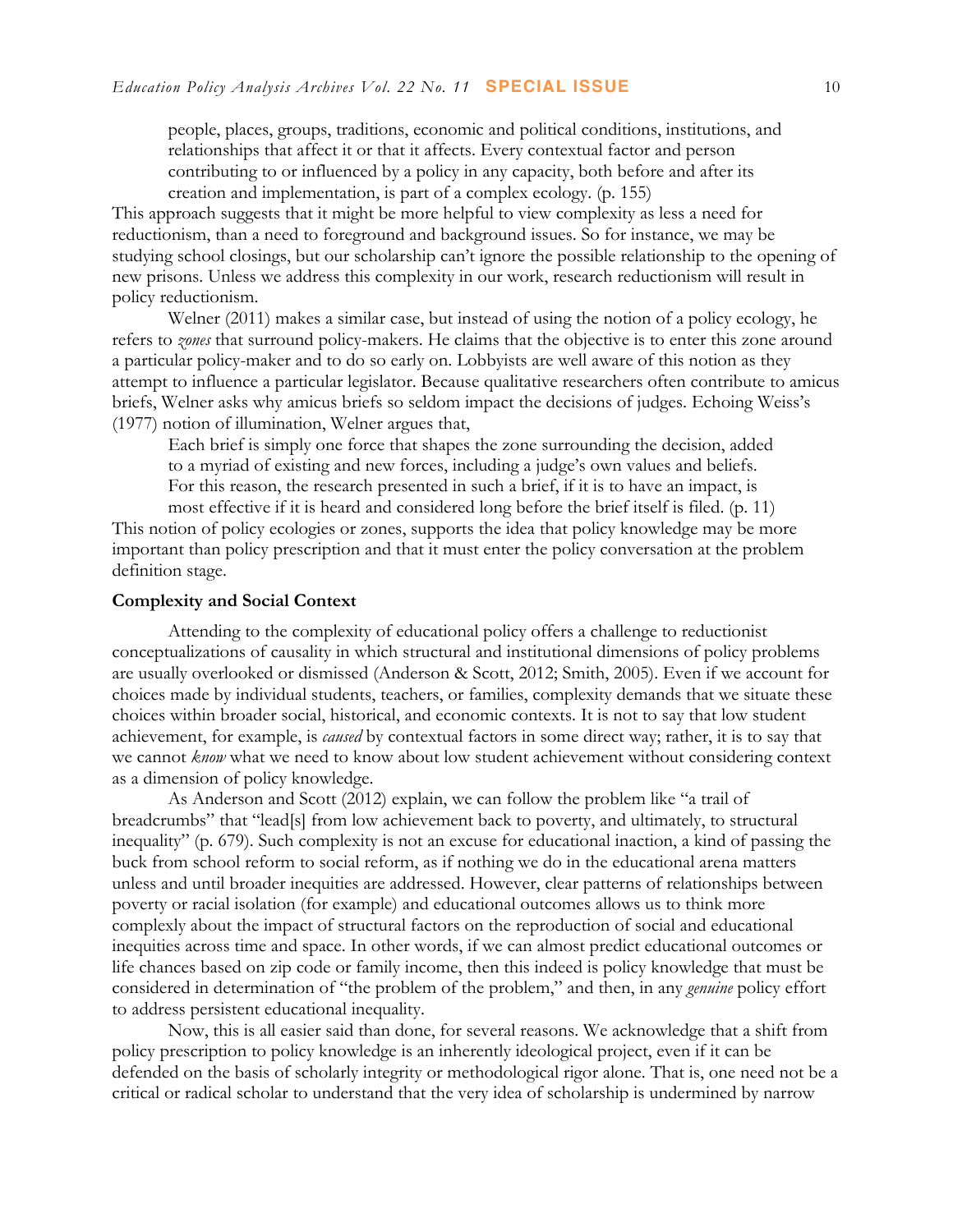conceptualizations of causation, or delimiting what counts as educational policy despite evidence that expands the field of inquiry. However, policy knowledge—even the discursive act of situating those two words next to one another—is inherently political, since it invites an interrogation of all the ideological and material forces that keep policy and knowledge apart.

For instance, Lather (2006) reminds us that policy functions "to regulate behavior and render populations productive via a 'biopolitics' that entails state intervention in and regulation of the everyday lives of citizens in a 'liberal' enough manner to minimize resistance and maximize wealth stabilization" (p. 787). Educational policy research offers just enough empathy with the dispossessed, and demonstrates just enough impatience with inaction to secure for itself an innocent, even heroic place in public discourse. However, to the extent that scholarship threatens to unsettle relations of power by grappling with complex theoretical ideas about justice or democracy, or presenting thick description that follows children, families or educational processes wherever they may go—to the extent that scholarship insists on complexity—it opens itself up to charges of irrelevance, of unnecessary obfuscation, of wasting time and resources in a time of educational crisis.

What counts as evidence, what is allowed to count as policy knowledge, is, as Lather suggests, heavily regulated. "Where there are problems," Humes and Bryce contend, "policy-makers switch to the defensive, whereas researchers see problems as opportunities for further reflection and investigation. Few policy makers (if any) seek to encourage research evidence relevant to problems that must be tackled in the course of implementation. Threatened positions foreclose on further scrutiny; facts, worse still new facts, just get in the way of managerial imperatives and political credibility" (p. 348). Policy knowledge highlights what we do not yet know, and sees that as a form of knowledge in itself, since for scholars identifying contradictions and uncertainties is moving a step closer toward illumination of the problem itself. To be sure, scholars must be sensitive to the pressures that policymakers face from corporate and state influences, and from the public. However, we have to be clear about our own ethical priorities and our professional commitment to knowledge production, despite, and perhaps especially in the face of resistance to more, and deeper knowledge.

Ultimately, to insist on policy knowledge is to "take the side of the messy" (Lather, 2006, p. 789), to "counter faith in a naïve and transparent social world" with a view of schools and communities situated within systematic processes of cultural misrecognition and economic maldistribution. Even if one does not adopt this critical view of relations of power, at very least, "the messy" of education policy involves a complex set of relations between people, places and policies (Honig, 2006) that must be understood, not so much to detangle—as if to simplify or explain away—but to gain a deeper understanding of the nature of their entanglement.

Stakes are high. "To fantasize such complexities away," Lather cautions, "is to yield impoverishment rather than improvement. That loss is being borne by the children, teachers and administrators in our schools under present accountability regimes and the neo-positivism that they spawn" (p. 789). Actual people are hurt by mere policy prescription. Our aim as scholars is not to protect some ideological or methodological turf. These are not, in the end, mere paradigm wars, but our ability to make meaning of, and craft creative, effective responses to human suffering, desires and aspirations.

#### **Toward a Scholarship of Public Engagement**

Not only do we need a shift from policy prescription to policy knowledge, we need to better understand how to more effectively engage traditional and new policy actors, as well as new audiences and new conduits that exist to those publics, such as open access venues, blogs, and social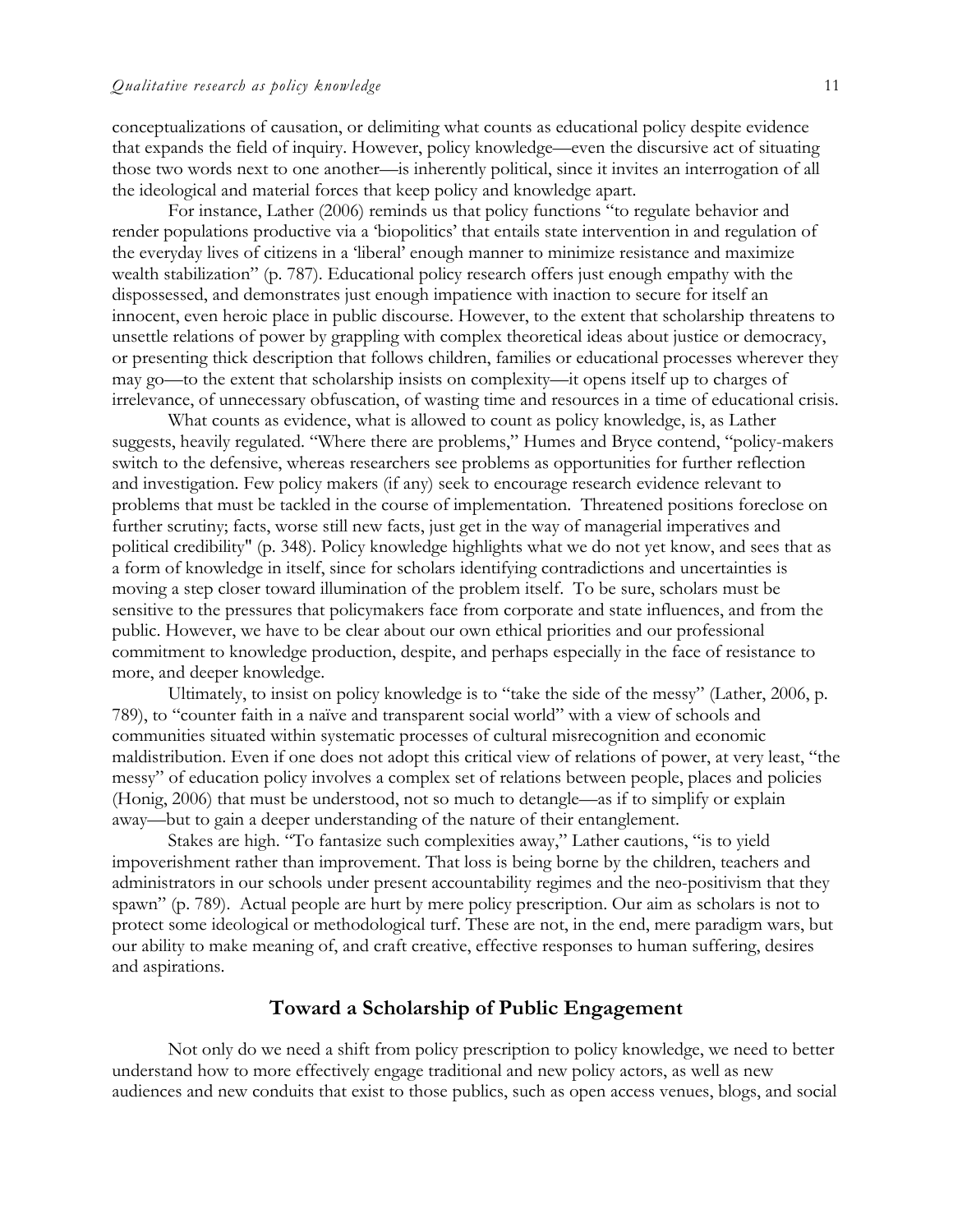media (Willinsky, 2009). We are living through a historical shift away from Keynesian, welfare state policies toward neoclassical or neoliberal free-market policies (Harvey, 2005) that have resulted in growing social inequality (Wilkinson & Pickett, 2010). These new policies also create changes across institutional fields that are manifested at the organizational level and in classrooms as the everyday experience of teaching and learning undergoes dramatic changes. These changes include the ways teachers are trained, the ways they are evaluated, the curriculum they teach, and the levels of professional autonomy they enjoy in schools and classrooms (Darling-Hammond, 2010). Nor can issues of race, class, and gender on the ground be divorced from these structural changes.

There are new players in the policy arena, including those that are driving current policy and those attempting to resist it. We may not have as much influence as we would like with the new drivers of policy (e.g., conservative think tanks, ideologically driven venture philanthropists and hedge fund managers, business associations, and edubusinesses and their lobbyists), but new networks of policy resisters are seeking alliances and forms of knowledge that we can provide, preferably in collaboration with these groups (e.g., community organizers, advocacy organizations, teachers unions, bloggers, journalists, parent groups).

These new grassroots advocacy organizations often seek support from academics and are often interested in more complex and critical forms of knowledge than traditional policy-makers<sup>3</sup>. As academic researchers begin collaborating with these grassroots groups, they are forced to rethink appropriate research methodologies and how they position themselves and are positioned by the groups they collaborate with.

If our aim is to convince policymakers, education advocates and grassroots organizers of the relevance of policy knowledge, we will need to more actively engage with a broader public outside of the academy. While we should not allow our research agendas to be dictated by government agencies or policymakers, we do need to be in conversation with them, and carefully consider their priorities, as *they* understand them. In short, we should be attentive to what it is they seek to know, even as our scholarship may indeed seek to expand that field of inquiry. That is, our work should be responsive to policy deliberation and policy priorities, but should also offer critique (even when none has been solicited) and a vision of policy *as it could be*. Thus, we become public intellectuals willing to participate in a broader discussion about the aims of education in a society with democratic aspirations. In this regard, our contribution as policy scholars is to ask critical questions and provide knowledge that can be used in policy development and implementation, and in evaluating the extent to which existing and new policies fulfill these collective aspirations. "In this sense," Humes and Bryce (2001) note, "scholarship has to move out of the study into the public arena where evidence, knowledge and values constitute contested terrain. The scholar-researcher has to be prepared to get his or her hands dirty" (p. 330).

Scholars will need to develop meaningful relationships with a range of audiences, depending on the topic, the stakeholders, the unit(s) of analysis, and chosen qualitative methodology (e.g., ethnography, case study, participatory action research). The relevance thus emerges from relationships. As Sallee and Flood (2012) explain, relevance "is thoroughly intertwined with relationships that are built and channels of communication that are opened. Researchers can enhance the relevance of their research by inviting community input and identifying practical solutions to problems" (2012, p. 141). In the next section, we provide several examples of attempts to broaden our audiences and enrich our relationships with these audiences, highlighting the methodological shifts necessary to co-construct policy knowledge that might aid in grassroots resistance work.

 

<sup>3</sup> Although they may often also need statistical, quantitative data.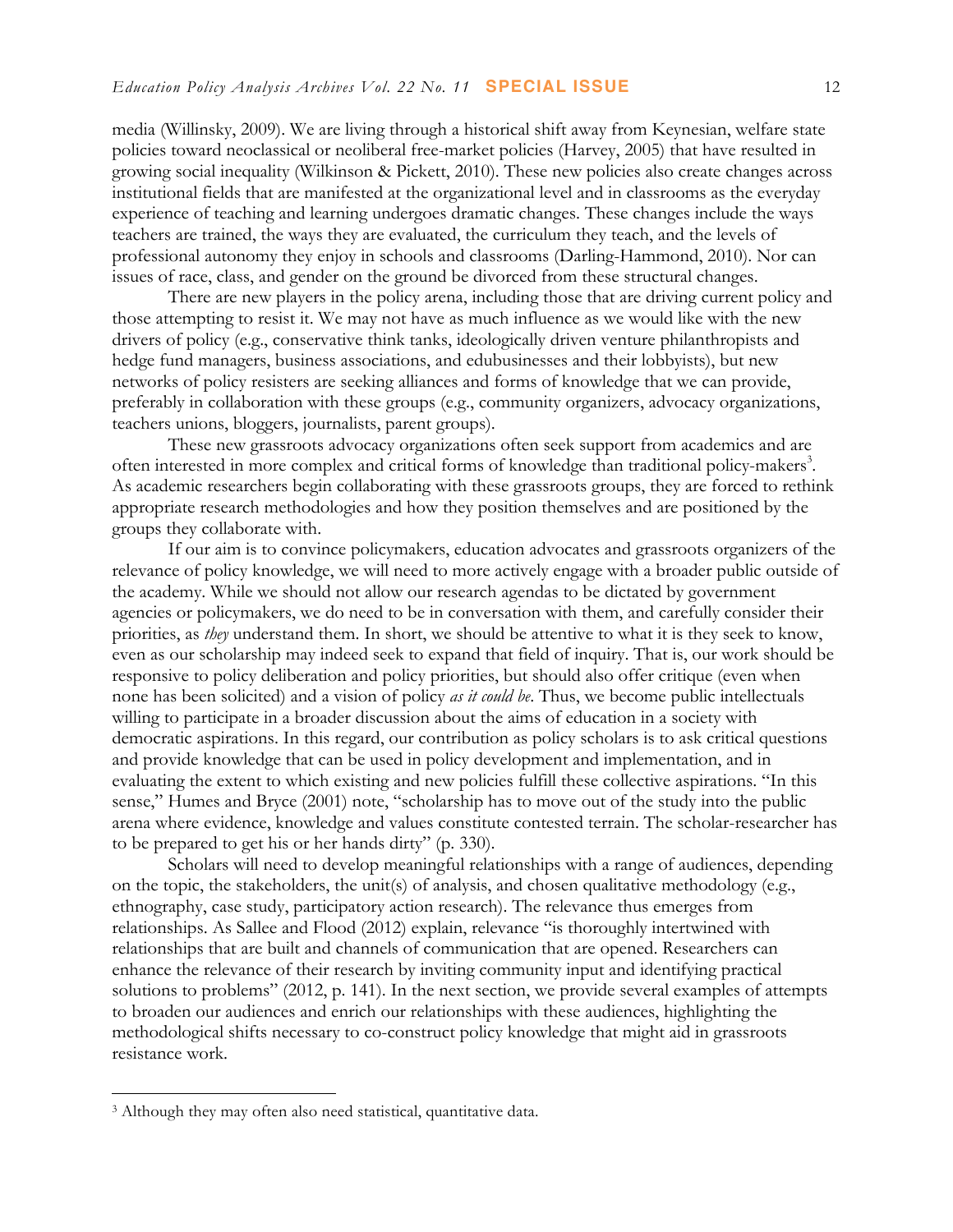#### **New Audiences, New Relationships, and New Methods**

Many policy researchers are beginning to experiment with new approaches to providing research that is relevant to policy-makers, practitioners, or policy activists. For instance, Torrance (2008) and Somekh & Schwandt (2007) suggest that many spend too much time arguing about quality standards for qualitative research from the perspective of the academy. They call for more direct engagement with policymakers around the production of knowledge. Torrance (2008) describes cases in Britain in which researchers design "studies with collaborating sponsors and participants, including policy makers, and talking through issues of validity, warrant, appropriate focus and trustworthiness of the results" (p. 522).

While Torrence acknowledges potential problems with cooptation and collusion, he argues that "if research is to engage with policy, then research and policy making must progress both theoretically and chronologically in tandem. Neither can claim precedence in the relationship" (p. 522). He argues that putting more emphasis on interacting with policymakers and less emphasis on NRC-style quality standards with their deficit view of qualitative or "humanities" research, might lead to the evolution of qualitative methods more useful to policymaking.

Another somewhat similar approach is what Smith-Merry (2012) call policy consultation, in which policy-makers develop policies in consultation with policy researchers. This approach is more common in Europe, but could perhaps be feasible in the U.S. at state and local levels. Typically when policy consultation occurs, it is with the corporate sector. Few Americans realize that corporate CEOs regularly sit down with policy-makers to write model bills that they send through state legislatures. But this is exactly what the American Legislative Exchange Council (ALEC) does (Anderson & Montoro Donchik, 2013). These policy consultations between corporations and lawmakers helped produce the anti-labor laws in Wisconsin, the Stand Your Ground laws in Florida, and the Voter ID laws that were passed in over half of the states in the U.S.

Smith-Merry (2012) describes a different policy consultation process in which policy-makers and practitioners in public health, education, social work, and other professions engage in mutual education to impact both more effective implementation of policy, but also an opportunity for practitioners to "talk back" to policy-makers. Part of a move to more deliberative and participatory forms of policy-making, "consultation processes are forums specifically formulated in order to allow new policy ideas to be argued, tested, upheld or dismissed. They usually consist in the initial production of a policy document by the government, against which responses are collected." (Smith-Merry, 2012, p. 133) The qualitative data that result from these forums or other forms of written feedback are a significant source of qualitative policy data that is collected at the point of contact between the policy and the practitioner.

How else might qualitative research provide accounts that are relevant in the context of current neoliberal policies? Many researchers have suggested the notion of *testimonios* or counternarratives that provide a unique standpoint that challenges dominant narratives of the poor or other non-dominant groups (Casey, 1995–1996). Clearly, one use of narrative and qualitative research could be to provide systematic accounts of the lived experience of neoliberal and managerialist policies that have created what scholars call an *audit culture* of high stakes assessment in schools and universities (Apple, 2005; Strathern, 2000).

Accounts are beginning to proliferate of the lived experiences of teachers (Gewirtz, 2002), principals (Cohen, 2013), and students (Cammarota & Fine, 2008) under neoliberal regimes of intense performance management. Ball and Olmedo (2013) state, "we want to address the particular plight of the teacher who stands alone in their classroom or their staff common room, and sees something 'cracked', something that to their colleagues is no more than the steady drone of the mundane and the normal, and finds it intolerable" (p. 85). Qualitative researchers in collaboration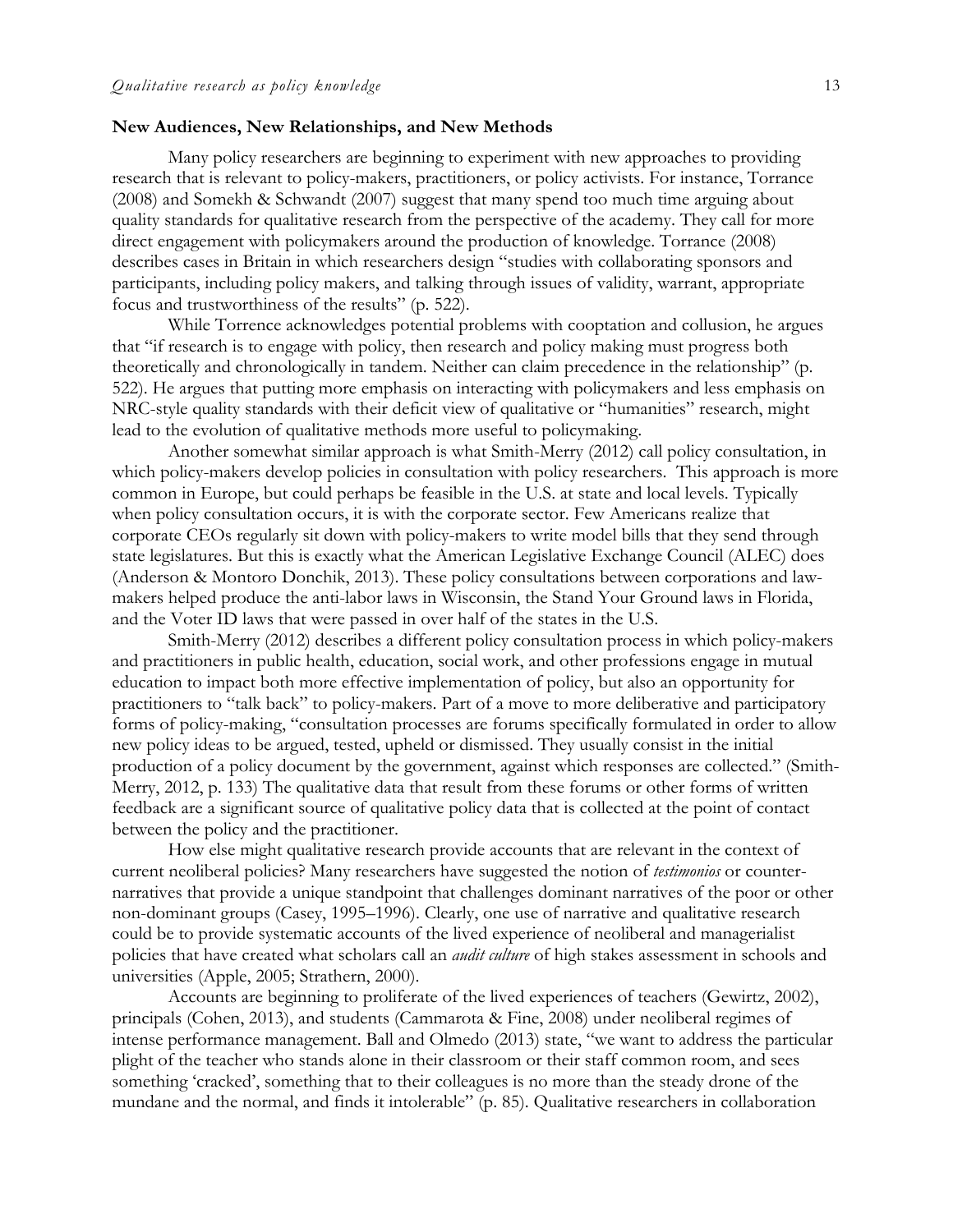with practitioner researchers could provide a significant body of work that documents the lived realities of policies on the ground.

For example, we (the authors) are involved in a collaborative research project aimed at understanding and reversing the decline of Black and Latino teachers in New York City schools. Led by Teachers Unite, an independent organization of teachers committed to racial and economic justice, the project brings together teacher-activists with faculty and graduate students to investigate the many dimensions of this crisis, from the racial and economic subjugation which make it less likely that Black and Latino students will graduate and pursue higher education, to the complex interplay of cultural and structural factors that make teaching unattractive and unattainable as a career choice, even for those who do make it to college.

Our work together includes critical analyses of extant scholarship, and pooling our resources to secure access to New York City Department of Education data related to the recruitment and retention of Black and Latino teachers. Here, for example, we have already discovered that while the Department of Education may be able to claim that the *overall* percentage of Black and Latino teachers—unimpressive as it is—has not declined significantly in recent years, the percentage of newly recruited Black and Latino teachers most certainly has. This indicates that Black and Latino teachers are generally older, and less likely to leave the field. As the Department of Education continues to hire more and more white teachers in a district that is overwhelmingly made up of children of color, and as these Black and Latino teachers begin to retire, we can expect to see fewer teachers of color overall, even as the pipeline to higher education in general and to careers in teaching more specifically becomes less accessible to new generations of students of color.

The foundation of our collaborative inquiry rests on an understanding that this trend is not by accident, but is the inevitable, and perhaps not entirely unintentional, result of neoliberal and managerialist logics and practices, which then inform and are informed by new rightist racial projects, leading to what might best be described as racial neoliberalism (Goldberg, 2009) or neoliberal multiculturalism (Melamed, 2009). The staff of Teachers Unite do not need universitybased researchers to tell them that this injustice is afoot. However, we believe scholarship may provide them access to useful theoretical concepts that help contextualize and complicate what they are seeing on the ground, and empirical data that critique policies that lead to racial disproportionality in teacher hiring and evaluation, document the experiences of current and aspiring teachers of color, and assess promising interventions to reverse the decline. Ultimately, this partnership between scholars and practitioners is intended to create amongst ourselves the policy knowledge we need to develop and push for new policies and practices that improve opportunities in teaching for people of color. For scholars, the project also offers us the ability to engage in inquiry that educators and communities are waiting for, inspired by the questions they are asking and the experiences they are having everyday in schools and neighborhoods.

Another example of how academic researchers have connected with grassroots movements is a participatory action research (PAR) project conducted by Fine, Torre, Boudin, Bowen, Clark, Hylton, Martinez, Roberts, Smart & Upegui (2001) with inmates from a women's correctional facility, investigating the effects of college-in-prison programs on inmates' experiences while in prison, and its effect on recidivism and life chances after re-entry into the community. The research responds to the publicly acknowledged problem of higher rates of incarceration, particularly among African American women, and growing public opposition to funding higher education and training opportunities for women while they are incarcerated.

The university-based researchers joined with inmate researchers to design the project, which included both quantitative and qualitative inquiry over the course of three years. Specific qualitative methods included focus groups and individual interviews, and archival analysis of women's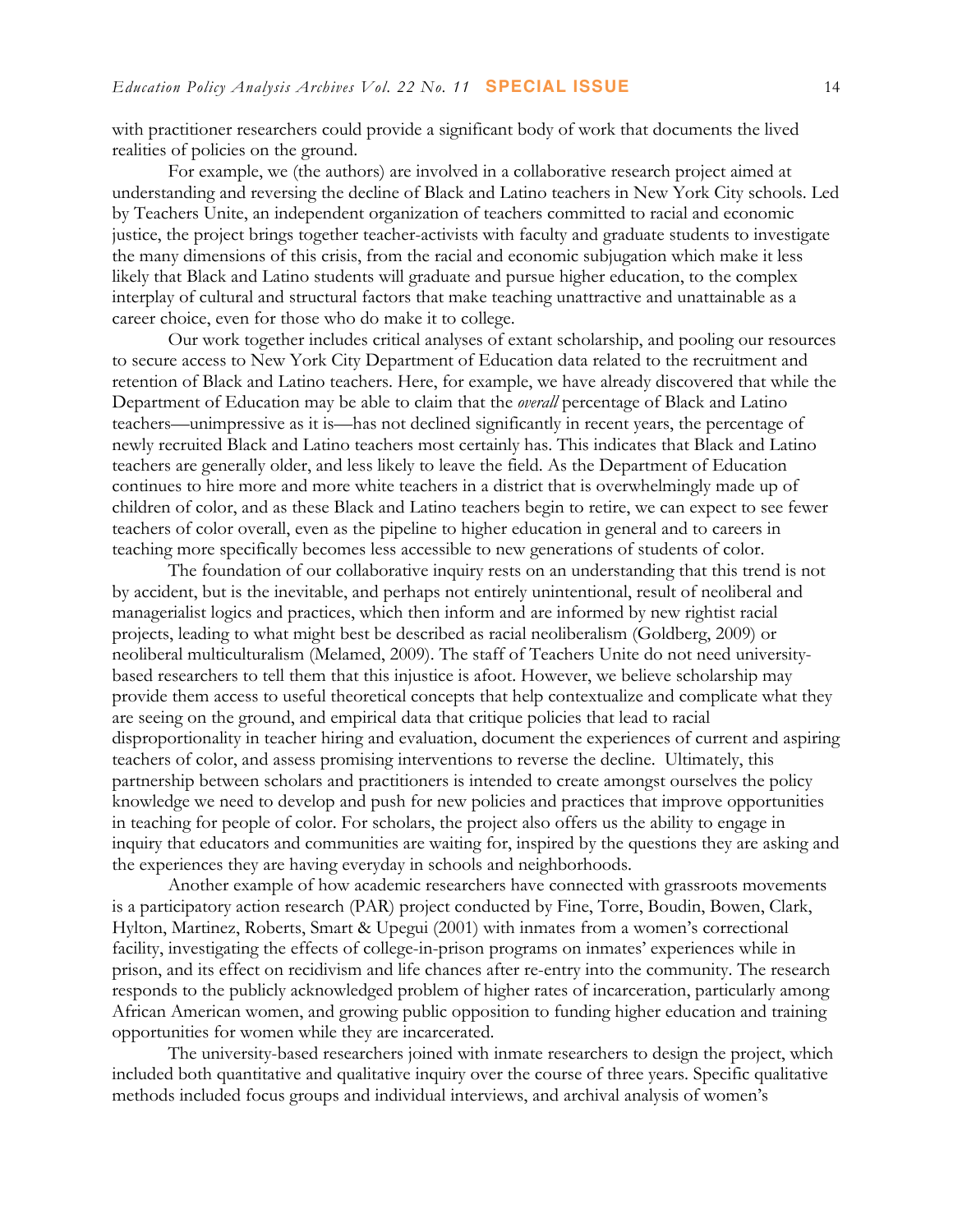experiences in the prison going back to the 1970s. Findings indicated that college-in-prison programs for women reduce recidivism and facilitate an easier transition back into society. Also, the existence of a college-in-prison program had a positive effect on the prison experience, not only for the inmates, but also for the personnel responsible for managing the prison.

Not content to simply report their findings in a journal, Fine and her colleagues, including the inmate researchers, developed a knowledge dissemination strategy that included a website (http://web.gc.cuny.edu/che/changingminds.html), a range of endorsements from influential elected officials, community-based advocates, and even individuals whose relatives had been victims of violent crimes. Attractive brochures and postcards featuring key findings, policy ideas, and biographies and photos of former inmates were mailed to policymakers and government officials in all 50 states.

Finally, we want to urge AERA and other education research organizations to join with other professional academic groups, including the American Anthropological Association (AAA), the American Psychological Association (APA) and the American Sociological Association (ASA), in finding a way to more effectively communicate policy knowledge related to key political issues in which we have a vested scholarly interest, and a compelling contribution to make. Here, we might act not so much as *ideological* advocates of specific policy proposals; this we might best leave to individual scholar-activists, working in collaboration with community-based organizations. Rather, our professional associations might act as *education knowledge* advocates, issuing papers and submitting court briefs, which summarize and explain the findings of specific areas of education research for various lay and public policy audiences. In providing reviews of the extant literature, we become advocates for policy deliberation and decision-making that is informed by the preponderance of evidence in the field. Most recently, for example, all three of the aforementioned professional associations—ASA, APA and AAA—were among a broad range of academic organizations which submitted amicus briefs to the US Supreme Court in support of the overturn of the discriminatory Defense of Marriage Act (DOMA). In each document, scholars explained the significance of the approach to inquiry in the discipline, offered an understanding of concepts and units of analysis commonly used in each field (e.g., family, culture, child development, emotional well-being), and then summarized the findings of research relevant to the issues in the case. Arguably, given work in our field on homophobia in schools and on LGBT youth and families, education scholars could have also weighed in with policy knowledge on this case. However, AERA neglected to do so, although it did file an amicus brief on the *Fischer vs. The University of Texas at Austin* affirmative action case. Our professional organizations have also been woefully silent about issues more directly related to school organization and pedagogy, including school closings, teacher evaluations, charter schools, and state takeovers and mayoral control of districts.

#### **Conclusion**

This brings us back to our original concerns about the ability of qualitative research broadly defined—to be relevant to policy makers, practitioners, and other stakeholders. In the aftermath of the NRC report and the debates that followed, there is a tendency to acknowledge that research that is not quantitative may be legitimate research, but it simply is not *scientific* research. The new language for this seems to be a "social science" vs. "humanities" binary. As policy prescription related to "what works" becomes more hegemonic, qualitative research is defined as nonscientific, meaning in part, lacking the methodological tools that allow for social prediction. As we have attempted to demonstrate, if we shift the notion of policy prescription to policy knowledge and broaden our notion of who our audiences are and how we might engage them, then qualitative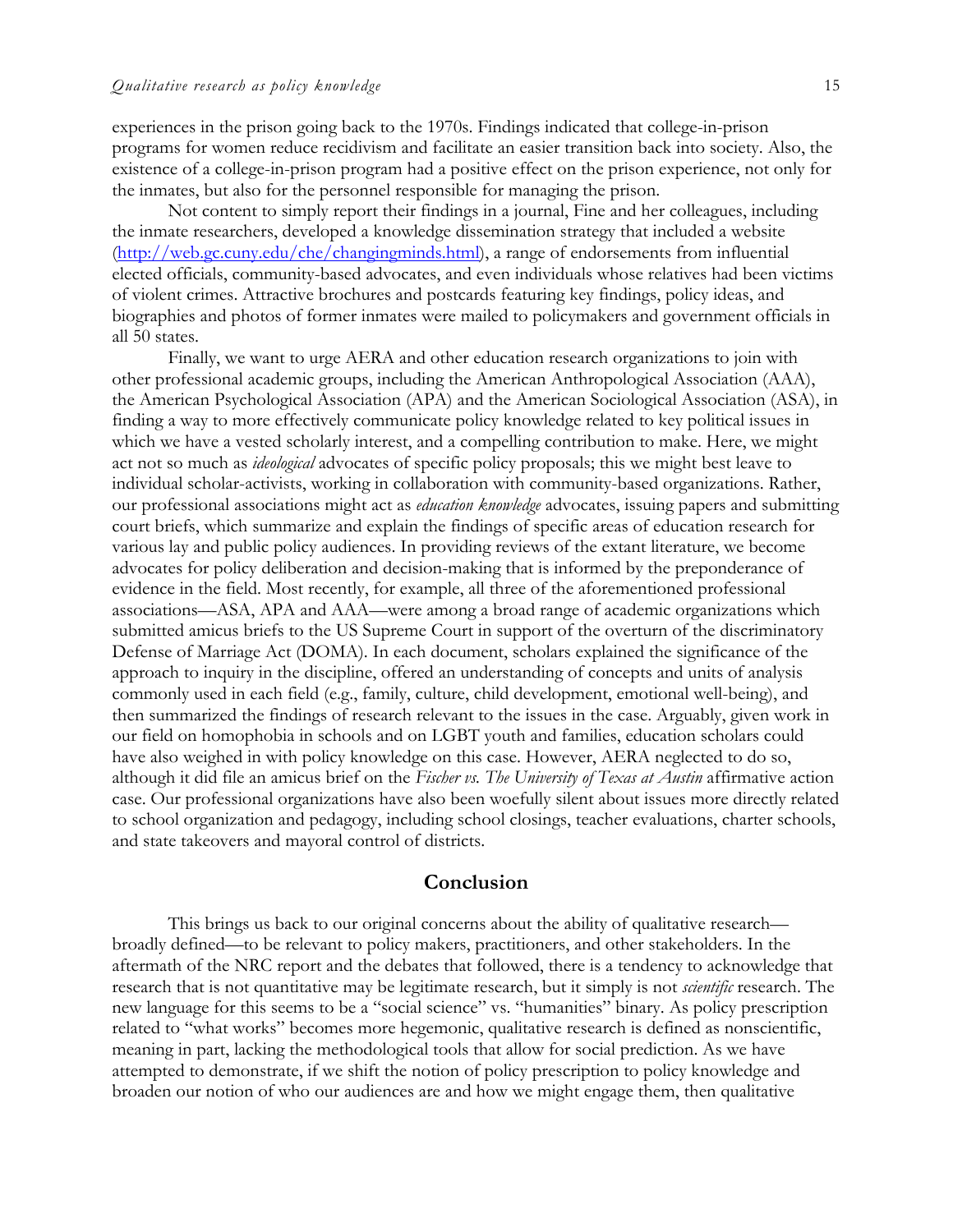research has a more robust role to play.

Perhaps we can take a page from Milton Freidman's playbook. After all, he was arguably far more successful at changing how policies were framed than any other recent public scholar. In explaining what he considered the crumbling of the Welfare State in the U.S. and the disillusionment of liberal and left intellectuals with the Vietnam War, Freidman argues in his 1982 preface to *Capitalism and Freedom*,

These phenomena, not the persuasiveness of the ideas expressed in books dealing with principles, explain the transition from the overwhelming defeat of Barry Goldwater in 1964 to the overwhelming victory of Ronald Reagan in 1980—two men with essentially the same program and the same message.

What then is the role of books like this? Twofold in my opinion. First to provide subject matter for bull sessions. As we wrote in the preface to *Free to Choose*: 'The only person who can truly persuade you is yourself. You must turn the issues over in your mind at leisure, consider the many arguments, let them simmer, and after a long time turn your preferences into convictions.'

Second, and more basic, to keep options open until circumstances make change necessary. There is enormous inertia—a tyranny of the status quo—in private and especially government arrangements. Only a crisis—actual or perceived—produces real change. When that crisis occurs, the actions that are taken depend on the ideas that are lying around. That, I believe, is our basic function: To develop alternatives to existing policies, to keep them alive and available until the politically impossible becomes politically inevitable (p. ix).

Much like Weiss's notion of the percolation of ideas and the illumination function of academic scholarship, Freidman and his followers laid the groundwork for the ideas that were taken up to dramatically change our common sense notions about how the world works and the role of education in society. Only by better understanding why educational policy has been so effectively influenced by ideologues of the political right, can we begin to create policy knowledge that might be effective in producing an alternative common sense. However, the ideas we want lying around cannot merely be based on ideology, they must be founded on rigorous policy knowledge that honors complexity.

#### **References**

- Amrein-Beardsley, A. (2008). Methodological concerns about the education value-added assessment system. *Educational Researcher, 37*(2008), 65–75. http://dx.doi.org/10.3102/0013189X08316420
- Anderson, G.L., & Herr, K. (1999). The new paradigm wars. Is there room for rigorous practitioner knowledge in schools and universities? *Educational Researcher, 28*(5), 12-21. http://dx.doi.org/10.3102/0013189X028005012
- Anderson, G.L., & Scott, J. (2012). Toward an intersectional understanding of social context and causality. *Qualitative Inquiry,* 18(8)*.* http://dx.doi.org/10.1177/1077800412452857
- Anderson, G.L., & Montoro Donchik, L. (2013). *The privatization of education and policy-making: The American Legislative Exchange Council (ALEC) and new modalities of governance.* Paper presented at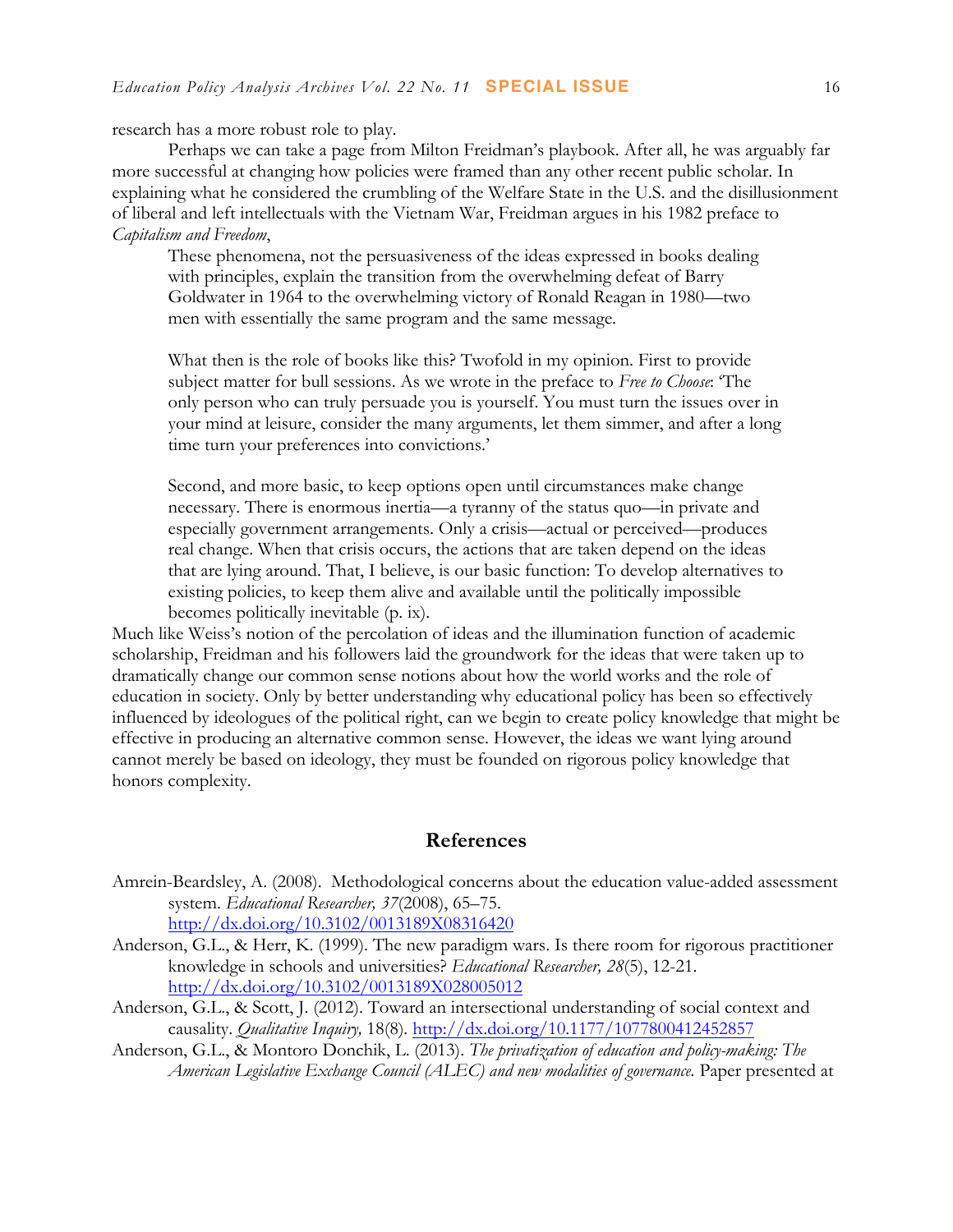the Annual Meeting of the American Educational Research Association, April, 28, San Francisco.

- Anyon, J. (2005). *Radical possibilities: Public policy, urban education and a new social movement*. New York: Routledge.
- Apple, M. (2005). Education, markets, and an audit culture. *Critical Quarterly, 47,* 11-29. http://dx.doi.org/10.1111/j.0011-1562.2005.00611.x
- Bacchi, C. L. (1999). *Women, policy and politics. The construction of policy problems*. London: Sage.
- Ball, S. (2010). New Voices, New Knowledges and the New Politics of Education Research: the gathering of a perfect storm? *European Educational Research Journal, 9*(2), 124-137. http://dx.doi.org/10.2304/eerj.2010.9.2.124
- Ball, S., & Olmedo, A. (2013): Care of the self, resistance and subjectivity under neoliberal governmentalities. *Critical Studies in Education, 54*(1), 85-96. http://dx.doi.org/10.1080/17508487.2013.740678
- Berman, P. & McLaughlin, M. (1978). *Federal programs supporting educational change.* Monica, CA: Rand Corporation.
- Biesta, G. (2007). Why "what works" won't work: Evidence-based practice and the democratic deficit in educational research. *Educational Theory, 57*(1), 1-22. http://dx.doi.org/10.1111/j.1741-5446.2006.00241.x
- Braun, A., Ball, S., Maguire, M., Hoskins, K. (2011). Taking context seriously: Towards explaining policy enactments in the secondary school. *Discourse: Studies in the cultural politics of education, 32*:4, 585-596. http://dx.doi.org/10.1080/01596306.2011.601555
- Carnoy, M., Loeb, S., & Smith, T.L. (2000). *Do higher state test scores in Texas make for better high school outcomes?* Paper presented at the annual meeting of the American Educational Research Association, New Orleans.
- Center for Research on Education Outcomes. (2009). *Multiple choice: Charter school performance in 16 states.* Stanford, CA: Stanford University.
- Cammarota, J. & Fine, M. (Eds.) (2008). Revolutionalizing education: Youth participatory action research in motion. New York, NY: Routledge.
- Casey, K. (1995–1996). The new narrative research in education. *Review of Educational Research, 21*, 211-25.
- Clandinin, J., & Connelly, M. (1995). *Teachers' professional knowledge landscapes.* New York: Teachers College Press.
- Cohen, M. (2013). In the back of our minds always': reflexivity as resistance for the performing principal. *International Journal of Leadership in Education,* 1-22.
- Cummins, J. (1986). Empowering minority students: A framework for intervention. *Harvard Educational Review, 56*(4), 649–657.
- Darling Hammond, L., Amrien-Beardsley, A., Haertel, E. H., & Rothstein, J. (2011). *Getting teacher evaluation right: A background paper for policy makers,* Capitol Hill research briefing. Washington, DC: American Educational Research Association and the National Academy of Education.
- Dillon, S. (2011, April 27). Foundations join to offer online courses for schools. *New York Times*. Retrieved from http://www.nytimes.com/2011/04/28/education/28gates.html
- Donmoyer, R. (2012). Can Qualitative Researchers Answer Policymakers' What-Works Questions? *Qualitative Inquiry, 18*(8), 662-673. http://dx.doi.org/10.1177/1077800412454531
- Dumas, M. (2011). A cultural political economy of school desegragation in Seattle. *Teachers College Record, 113*(4), 704-34.
- Ercikan, K., & Roth, W.M. (2006). What good Is polarizing research into qualitative and quantitative? *Educational Researcher, 35*(5), 14-23.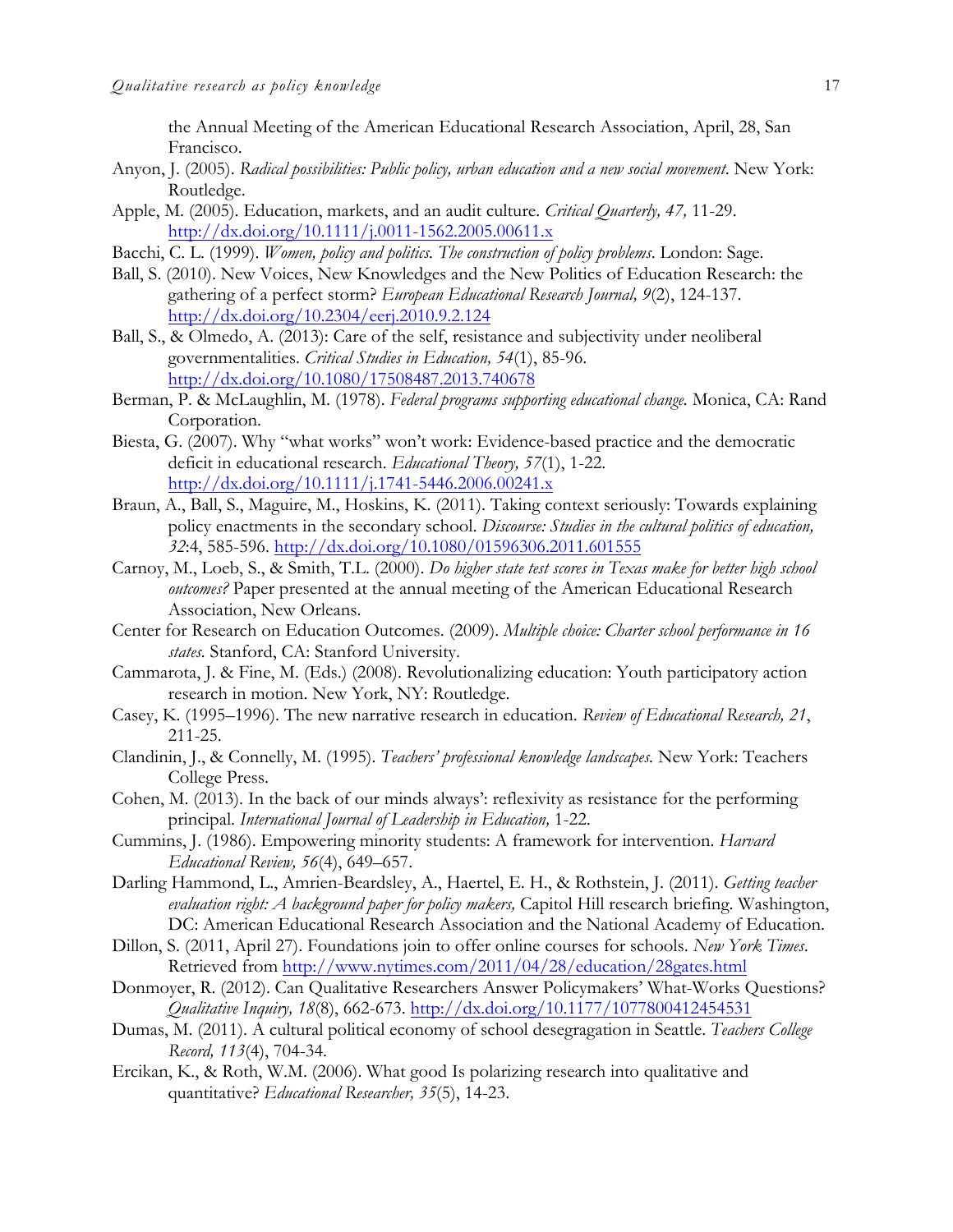http://dx.doi.org/10.3102/0013189X035005014

- Erickson, F., & Gutierrez, K. (2002). Culture, rigor, and science in educational research. *Educational Researcher, 31*(8), 21-24. http://dx.doi.org/10.3102/0013189X031008021
- Fine, M., Torre, M.E., Boudin, K., Bowen, I., Clark, J., Hylton, D., Migdalia Martinez, M., Roberts, R.A., Smart, P., & Upegui, D. (2001). *Changing minds: The impact of college in a maximum security prison* [Monograph]. Retrieved from http://web.gc.cuny.edu/che/changingminds.html
- Fraser, N. (2000). Rethinking recognition. *New Left Review, 3*, 107-120.
- Friedman, M. (1962). *Capitalism and Freedom.* Chicago: University of Chicago Press.
- Gage, N.L. (1989). The paradigm wars and their aftermath: A "historical" sketch of research on teaching since 1989. *Educational Researcher, 18*(7), 4-10.
- Gewirtz, S. (2002). *The managerial school: Post-welfarism and social justice in education*. London: Routledge.
- Ginsberg, M. & Gorostiaga, J. (2001). Relationships between theorists/researchers and policy makers/practitioners: Rethinking the two cultures thesis and the possibility of dialogue. *Comparative Education Review, 45*(2), 173- 189. http://dx.doi.org/10.1086/447660
- Glaser, B., & Strauss, A. (1967). *The discovery of grounded theory: Strategies for qualitative research*. Chicago, Aldine Pub.
- Goldberg, D.T. (2009). *The threat of race: Reflections on racial neoliberalism*. Malden, MA: Blackwell.
- Haney, W. (2000). The myth of the Texas miracle in education. *Educational Policy Analysis Archives, 8*(41) [On-line]. Available at http://epaa.asu.edu/ojs/article/view/432
- Hardy, I. (2009). The politics of educational policy studies: a preliminary analysis of leading educational policy journal publications, *Critical Studies in Education, 50*(2),173-185. http://dx.doi.org/10.1080/17508480902859441
- Harvey, D. (2005). *A brief history of neoliberalism.* London, UK: Oxford University Press.
- Honig. M.I. (2006). Complexity and policy implementation: Challenges and opportunities for the field. In M.I. Honig (Ed.), *New directions in educational policy implementation: Confronting complexity* (pp. 1-23). Albany, NY: SUNY.
- Hoxby, C. (2004). *A Straightforward Comparison of Charter Schools and Regular Public Schools in the United States.* Mimeo. Cambridge, MA: Harvard University. Available at http://post.economics.harvard.edu/faculty/hoxby/papers/charters\_040909.pdf.
- Humes, W., & Bryce, T. (2001). Scholarship, research and the evidential basis of policy development in education. *British Journal of Educational Studies, 49*(3), 329-352. http://dx.doi.org/10.1111/1467-8527.t01-1-00179
- Klein, S.P., Hamilton, L.S., McCaffrey, D.F., & Stecher, B.M. (2000). *What do test scores in Texas tell us?* (RAND Education Issue Paper) Available: www.rand.org/publications/IP/IP202.
- Labaree, D. (2011). The lure of statistics for educational researchers. *Educational Theory, 61*(6), 621- 632. http://dx.doi.org/10.1111/j.1741-5446.2011.00424.x
- Lakoff, G. (2008). *The Political Mind.* New York: Viking.
- Lather, P. (2004). This IS your father's paradigm: Government intrusion and the case of qualitative research in education. *Qualitative Inquiry, 10*(1), 15-34. http://dx.doi.org/10.1177/1077800403256154
- Lather, P. (2006). Foucauldian scientificity: rethinking the nexus of qualitative research and educational policy analysis. *International Journal of Qualitative Studies in Education, 19*(6), pp. 783- 791. http://dx.doi.org/10.1080/09518390600976006
- Leonardo, Z. (2012). The race for class: Reflections on a critical raceclass theory of education. *Educational Studies, 48*(5), 427-449. http://dx.doi.org/10.1080/00131946.2012.715831
- Lincoln, Y., & Guba, E. (1985). *Naturalistic Inquiry*. Thousand Oakes, CA: Sage.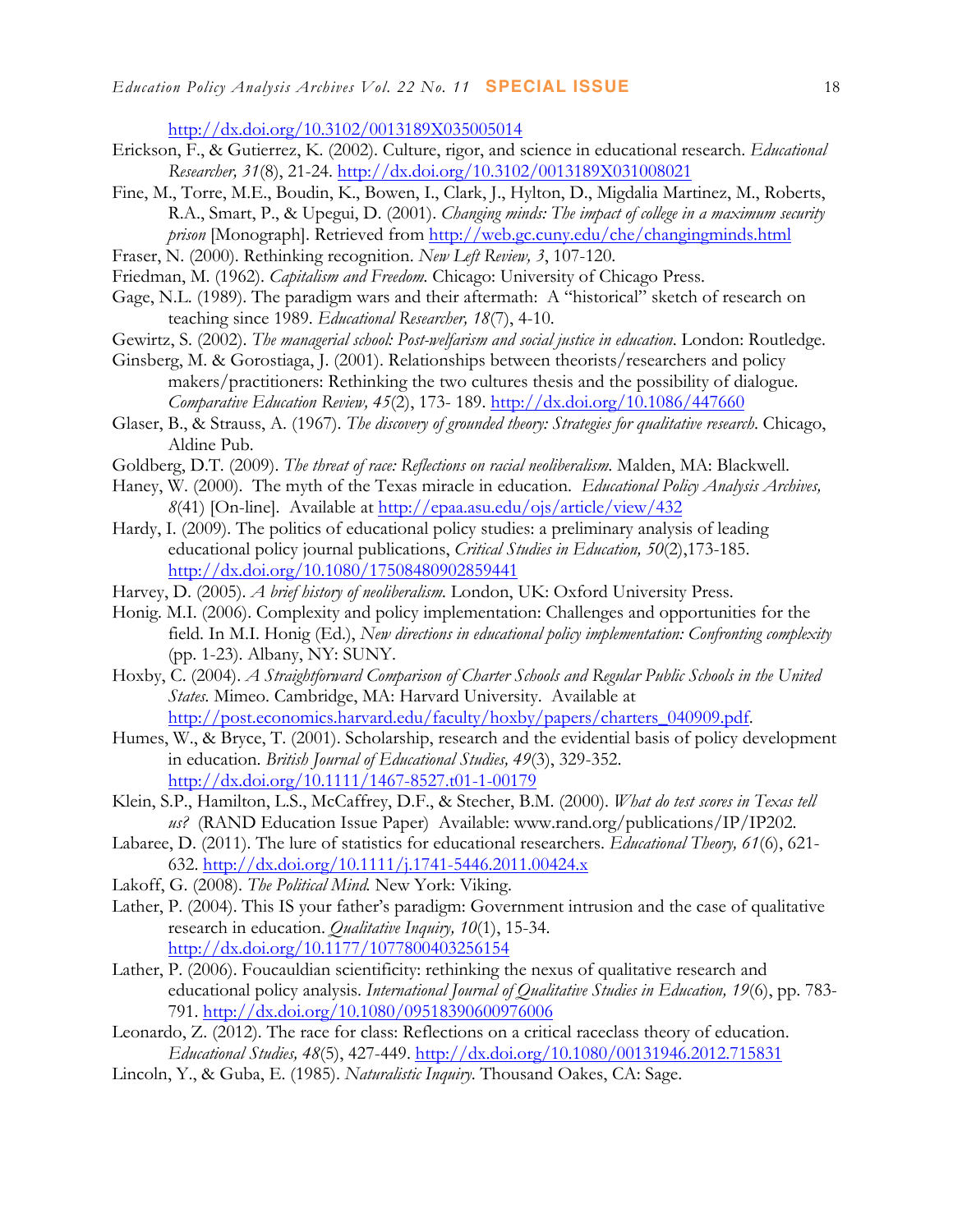- Lipman, P. (2011). *The new political economy of urban education: Neoliberalism, race, and the right to the city*. New York: Routledge.
- Melamed, J. (2009). *Represent and destroy: Rationalizing violence in the new racial capitalism*. Minneapolis: University of Minnesota.
- National Research Council (2002). *Scientific research in education* (R.J. Shavelson and L. Towne, Eds.; Committee on Scientific Principles for Education Research) Washington, D.C. National Academic Press.
- Noblitt, G., & Hare, R. D. (1988). *Meta-ethnography: Synthesizing qualitative studies.* Thousand Oaks, CA: SAGE.
- McLaughlin, M. (1976). Implementation as mutual adaptation: Change in classroom organization. *Teachers College Record, 77(*3), 339–351.
- Ozga, J. (2008) Governing Knowledge: research steering and research quality. *European Educational Research Journal, 7*(3), 261-272. http://dx.doi.org/10.2304/eerj.2008.7.3.261
- Payne, C. (2008). So much reform, so little change: The persistence of failure in urban schools. Cambridge, MA: Harvard Education Press.
- Sallee, M.W., & Flood, J.T. (2012). Using qualitative research to bridge research, policy and practice. *Theory into Practice, 51*(2), 137-144. http://dx.doi.org/10.1080/00405841.2012.662873
- Scott, J. (2009). The politics of venture philanthropy in charter school policy and advocacy. *Educational Policy, 23*(1), 106-136. http://dx.doi.org/10.1177/0895904808328531
- Scott, J. (2011). Market-driven education reform and the racial politics of advocacy. *Peabody Journal of Education, 86*, 580-599. http://dx.doi.org/10.1080/0161956X.2011.616445
- Scott, J., & Fruchter, N. (2009). Community resistance to school privatization: The case of New York City. In R. Fisher (Ed.), *The people shall rule: ACORN, community organizing, and the struggle for economic justice* (pp. 180-205). Nashville, TN: Vanderbilt University Press.
- Shaker, P., & Heilman, E. (2004). The new common sense of education: Advocacy research versus academic authority. *Teachers College Record, 106*(7), 1444–1470. http://dx.doi.org/10.1111/j.1467-9620.2004.00385.x
- Smith, D. (2005). *Institutional ethnography: A sociology for people*. Lanham, MD: Alta Mira Press.
- Smith-Merry, J. (2012). Experiential knowledge in action: Consulting practitioners for policy change. *Policy and Society 31*, 131–143. http://dx.doi.org/10.1016/j.polsoc.2012.04.002
- Somekh, B., & Schwandt, T. (Eds.). (2007). *Knowledge production: The work of educational research in interesting times.* London: Routledge.
- Spillane, J., Reiser, B., & Reimer, T. (2002). Policy Implementation and Cognition: Reframing and Refocusing Implementation Research, *Review of Educational Research, 72*(3), 387-431. http://dx.doi.org/10.3102/00346543072003387
- St. Clair, R. & Belzer, A. (2007). In the Market for ideas: How reforms in the political economy of educational research in the US and UK promote market managerialism. *Comparative Education, 43*(4), 471-488. http://dx.doi.org/10.1080/03050060701611870
- Stone, D. (2001). *Policy paradox* (3<sup>rd</sup> edition). New York: W.W. Norton.
- Strathern, M. (Ed.) (2000). *Audit cultures: Anthropological studies in accountability, ethics, and the academy.* London: Routledge. http://dx.doi.org/10.4324/9780203449721
- Torrance, H. (2008). Building confidence in qualitative research: Engaging the demands of policy. *Qualitative Inquiry, 14*(4), 507-527. http://dx.doi.org/10.1177/1077800407309380
- Valenzuela, A. (1999). *Subtractive schooling: U.S. Mexican youth and the politics of caring*. Albany, NY: SUNY Press.
- Vasquez Heilig, J., & Darling-Hammond, L. (2008). Accountability Texas-style: The progress and learning of urban minority students in a high-stakes testing context. *Educational Evaluation and*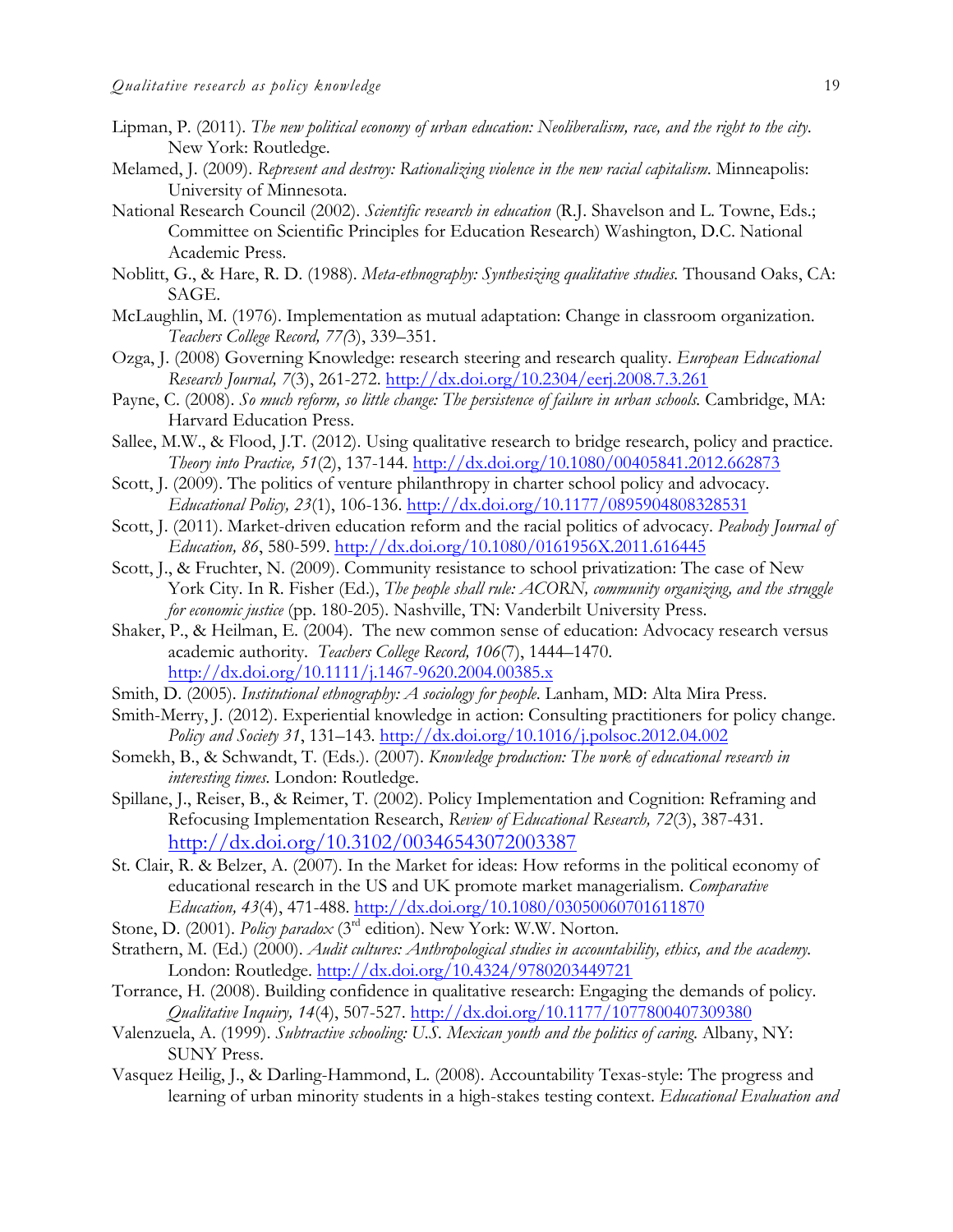*Policy Analysis, 30*(2), 75-110. http://dx.doi.org/10.3102/0162373708317689

- Verschuren, P. (2001). Holism versus reductionism in modern social science research. *Quality & Quantity, 35*, 389-405. http://dx.doi.org/10.1023/A:1012242620544
- Ward, S. (2011). The machinations of managerialsim: New public management and the diminishing power of professionals. *Journal of Cultural Economy, 4*(2), 205-215. http://dx.doi.org/10.1080/17530350.2011.563072
- Warren, M., & Mapp, K. (Eds.) (2011). *A match on dry grass: Community organizing as a catalyst for school reform.* New York: Oxford University Press.
- Wayman, J., & Springfield, S. (2006). Technology-supported involvement of entire faculties in examination of student data for instructional improvement. *American Journal of Education, 112*(4), 549–571. http://dx.doi.org/10.1086/505059
- Weaver-Hightower, M. (2008). An ecology metaphor for educational policy analysis: A call to complexity. *Educational Researcher, 37*(3), 153–167. http://dx.doi.org/10.3102/0013189X08318050
- Weatherley, R. ,& Lipsky, M. (1977). Street Level Bureaucrats and Institutional Innovation: Implementing Special Education Reform. *Harvard Educational Review 47,* 171-97.
- Weiss, C. (1977). Research for policy's sake: The enlightenment function of social research. *Policy Analysis, 3*(Fall), 531-545.
- Welner, K. (2010). Scholars as policy actors: Research, public discourse, and the Zone of judicial constraints. *American Educational Research Journal, 49*(1), 7-29. http://dx.doi.org/10.3102/0002831211415253
- Whitman, D. (2008). Sweating the small stuff: Inner-city schools and the new paternalism. Washington, D.C.: Thomas B. Fordham Institute
- Wilkinson, R., & Pickett, K. (2010). *The Spirit level: Why greater equality makes societies stronger.* New York: Bloomsbury Press.
- Willinsky, J. (2009). *The open access principle.* Cambridge, MA: MIT Press.
- Wilson, W. J. (2009). *More than just race: Being Black and poor in the inner city*. New York: W.W. Norton.
- Wiseman, A. (2010). The uses of evidence for educational policymaking: Global contexts and international trends. *Review of Research in Education 34*, 1–24. http://dx.doi.org/10.3102/0091732X09350472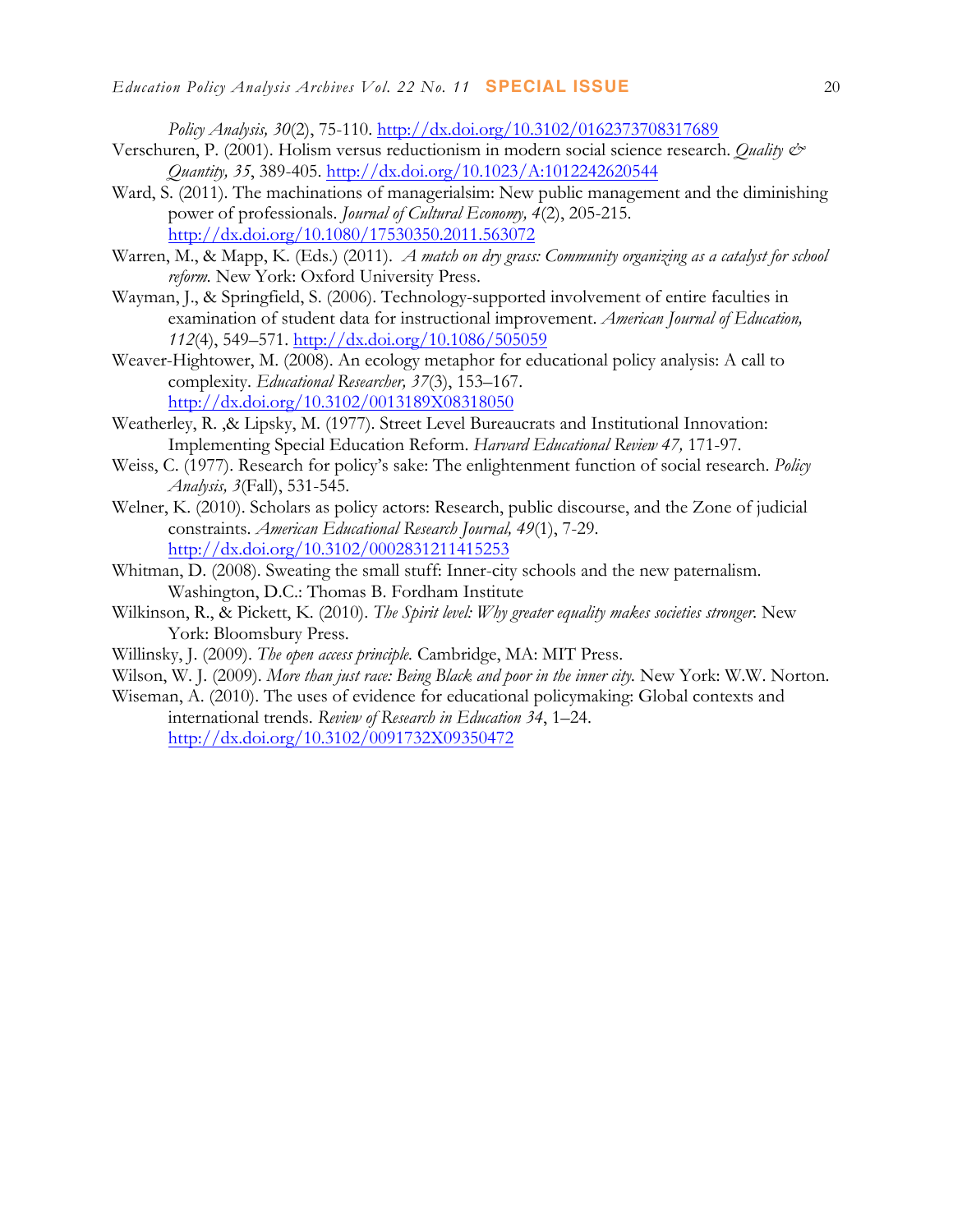### **About the Authors**

Michael J. Dumas Assistant Professor of Educational Leadership New York University michael.dumas@nyu.edu

Michael J. Dumas is assistant professor of educational leadership at the Steinhardt School of Culture, Education and Human Development, New York University. His research interests are related to the cultural political economy of urban education and the cultural politics of Black education.

Gary Anderson Professor of Educational Administration New York University gary.anderson@nyu.edu

Gary Anderson is a professor of educational leadership at the Steinhardt School of Culture, education and Human Development, New York University. A former high school teacher and principal, he has published on topics such as critical ethnography, action research, school micropolitics, and school reform and leadership.

> **SPECIAL ISSUE Qualitative Inquiry**

# education policy analysis archives

Volume 21 Number 11 February 17<sup>th</sup>, 2014 ISSN 1068-2341

#### $(c<sub>c</sub>)$

SOME RIGHTS RESERVED Readers are free to copy, display, and distribute this article, as long as the work is attributed to the author(s) and **Education Policy Analysis Archives,** it is distributed for noncommercial purposes only, and no alteration or transformation is made in the work. More details of this Creative Commons license are available at

http://creativecommons.org/licenses/by-nc-sa/3.0/. All other uses must be approved by the author(s) or **EPAA**. **EPAA** is published by the Mary Lou Fulton Institute and Graduate School of Education at Arizona State University Articles are indexed in CIRC (Clasificación Integrada de Revistas Científicas, Spain), DIALNET (Spain), Directory of Open Access Journals, EBSCO Education Research Complete, ERIC, Education Full Text (H.W. Wilson), QUALIS A2 (Brazil), SCImago Journal Rank; SCOPUS, SOCOLAR (China).Please contribute commentaries at http://epaa.info/wordpress/ and send errata notes to Gustavo E. Fischman fischman@asu.edu

**Join EPAA's Facebook community** at https://www.facebook.com/EPAAAAPE, **Twitter feed**  @epaa\_aape, and **Academia.edu page** at: http://asu.academia.edu/EPAAAAPE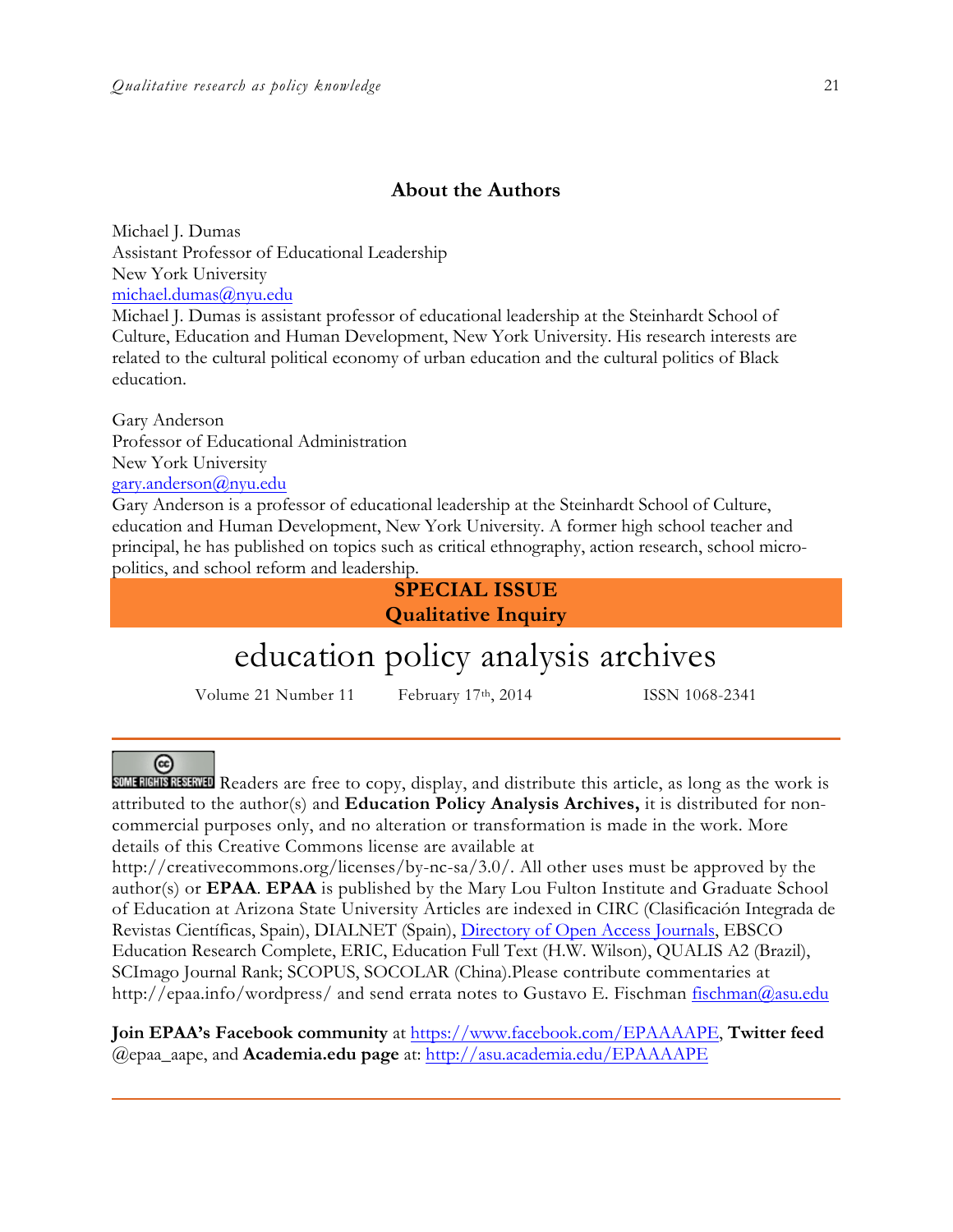### education policy analysis archives editorial board

Editor **Gustavo E. Fischman** (Arizona State University) Associate Editors: **David R. Garcia** (Arizona State University), **Stephen Lawton** (Arizona State University) **Rick Mintrop**, (University of California, Berkeley) **Jeanne M. Powers** (Arizona State University)

**Gary Anderson** New York University **Sarah Lubienski University of Illinois**, Urbana-**Michael W. Apple** University of Wisconsin, Madison **Samuel R. Lucas** University of California, Berkeley **Angela Arzubiaga** Arizona State University **Maria Martinez-Coslo** University of Texas, Arlington **David C. Berliner** Arizona State University **William Mathis** University of Colorado, Boulder **Robert Bickel** Marshall University **Tristan McCowan** Institute of Education, London **Henry Braun** Boston College **Heinrich Mintrop** University of California, Berkeley **Eric Camburn** University of Wisconsin, Madison **Michele S. Moses** University of Colorado, Boulder **Wendy C. Chi\*** University of Colorado, Boulder **Julianne Moss** University of Melbourne **Casey Cobb** University of Connecticut **Sharon Nichols** University of Texas, San Antonio **Arnold Danzig** Arizona State University **Noga O'Connor** University of Iowa **Antonia Darder** University of Illinois, Urbana-Champaign **Linda Darling-Hammond** Stanford University **Laurence Parker** University of Illinois, Urbana-**Chad d'Entremont** Strategies for Children **Susan L. Robertson** Bristol University **John Diamond** Harvard University **John Rogers** University of California, Los Angeles **Tara Donahue** Learning Point Associates **A. G. Rud** Purdue University **Sherman Dorn** University of South Florida **Felicia C. Sanders** The Pennsylvania State University **Christopher Joseph Frey** Bowling Green State University **Melissa Lynn Freeman\*** Adams State College **Kimberly Scott** Arizona State University **Amy Garrett Dikkers** University of Minnesota **Dorothy Shipps** Baruch College/CUNY **Gene V Glass** Arizona State University **Maria Teresa Tatto** Michigan State University **Ronald Glass** University of California, Santa Cruz **Larisa Warhol** University of Connecticut **Harvey Goldstein** Bristol University **Cally Waite** Social Science Research Council **Jacob P. K. Gross** Indiana University **John Weathers** University of Colorado, Colorado **Eric M. Haas** WestEd **Kevin Welner** University of Colorado, Boulder **Kimberly Joy Howard\*** University of Southern California **Aimee Howley** Ohio University **Terrence G. Wiley** Arizona State University

**Jessica Allen** University of Colorado, Boulder **Christopher Lubienski** University of Illinois, Urbana-Champaign Champaign **João Paraskveva** University of Massachusetts, Dartmouth Champaign **Janelle Scott** University of California, Berkeley Springs

**Ed Wiley** University of Colorado, Boulder

**Craig Howley** Ohio University **John Willinsky** Stanford University **Steve Klees** University of Maryland **Kyo Yamashiro** University of California, Los Angeles **Jaekyung Lee** SUNY Buffalo \* \* Members of the New Scholars Board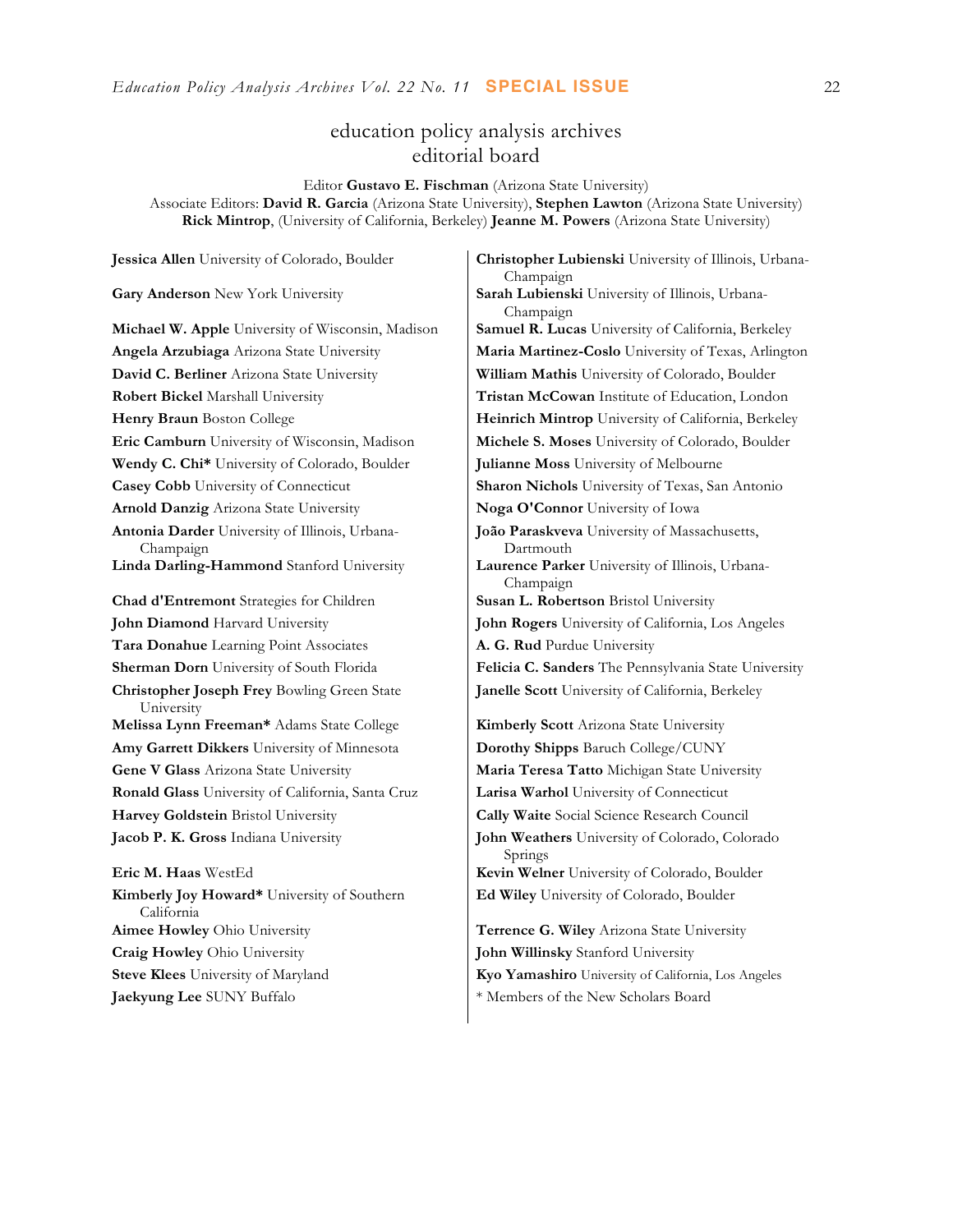## archivos analíticos de políticas educativas consejo editorial

Editor: **Gustavo E. Fischman** (Arizona State University) Editores. Asociados **Alejandro Canales** (UNAM) y **Jesús Romero Morante** (Universidad de Cantabria)

| Armando Alcántara Santuario Instituto de                                   | Fanni Muñoz Pontificia Universidad Católica de Perú                          |
|----------------------------------------------------------------------------|------------------------------------------------------------------------------|
| Investigaciones sobre la Universidad y la Educación,                       |                                                                              |
| <b>UNAM México</b>                                                         |                                                                              |
| Claudio Almonacid Universidad Metropolitana de                             | Imanol Ordorika Instituto de Investigaciones                                 |
| Ciencias de la Educación, Chile                                            | Economicas - UNAM, México                                                    |
| Pilar Arnaiz Sánchez Universidad de Murcia, España                         | Maria Cristina Parra Sandoval Universidad de Zulia,<br>Venezuela             |
| Xavier Besalú Costa Universitat de Girona, España                          | Miguel A. Pereyra Universidad de Granada, España                             |
| Jose Joaquin Brunner Universidad Diego Portales,<br>Chile                  | Monica Pini Universidad Nacional de San Martín,<br>Argentina                 |
| Damián Canales Sánchez Instituto Nacional para la                          | Paula Razquin UNESCO, Francia                                                |
| Evaluación de la Educación, México                                         |                                                                              |
| María Caridad García Universidad Católica del Norte,<br>Chile              | Ignacio Rivas Flores Universidad de Málaga, España                           |
| Raimundo Cuesta Fernández IES Fray Luis de León,                           | Daniel Schugurensky Universidad de Toronto-Ontario                           |
| España                                                                     | Institute of Studies in Education, Canadá                                    |
| Marco Antonio Delgado Fuentes Universidad                                  | Orlando Pulido Chaves Universidad Pedagógica                                 |
| Iberoamericana, México                                                     | Nacional, Colombia                                                           |
| Inés Dussel FLACSO, Argentina                                              | José Gregorio Rodríguez Universidad Nacional de<br>Colombia                  |
|                                                                            |                                                                              |
|                                                                            |                                                                              |
| Rafael Feito Alonso Universidad Complutense de                             | Miriam Rodríguez Vargas Universidad Autónoma de                              |
| Madrid, España                                                             | Tamaulipas, México                                                           |
| Pedro Flores Crespo Universidad Iberoamericana,<br>México                  | Mario Rueda Beltrán Instituto de Investigaciones sobre                       |
|                                                                            | la Universidad y la Educación, UNAM México                                   |
| Verónica García Martínez Universidad Juárez<br>Autónoma de Tabasco, México | José Luis San Fabián Maroto Universidad de Oviedo,<br>España                 |
| Francisco F. García Pérez Universidad de Sevilla,                          |                                                                              |
| España                                                                     | Yengny Marisol Silva Laya Universidad                                        |
| Edna Luna Serrano Universidad Autónoma de Baja                             | Iberoamericana, México<br>Aida Terrón Bañuelos Universidad de Oviedo, España |
| California, México                                                         |                                                                              |
| Alma Maldonado Departamento de Investigaciones                             | Jurjo Torres Santomé Universidad de la Coruña,                               |
| Educativas, Centro de Investigación y de Estudios                          | España                                                                       |
| Avanzados, México                                                          |                                                                              |
| Alejandro Márquez Jiménez Instituto de                                     | Antoni Verger Planells University of Amsterdam,                              |
| Investigaciones sobre la Universidad y la Educación,                       | Holanda                                                                      |
| UNAM México                                                                |                                                                              |
| José Felipe Martínez Fernández University of                               | Mario Yapu Universidad Para la Investigación                                 |
| California Los Angeles, USA                                                | Estratégica, Bolivia                                                         |